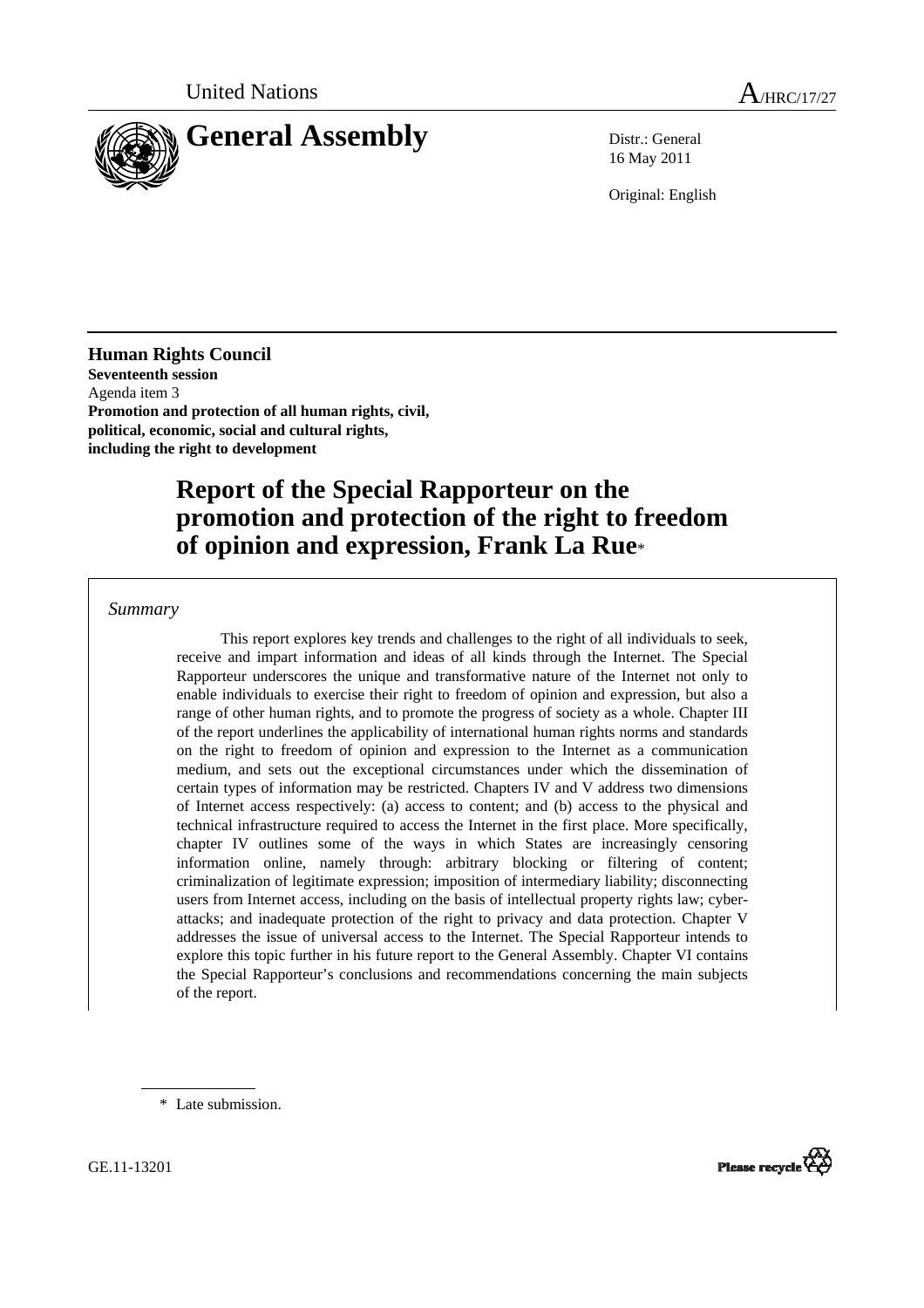The first addendum to the report comprises a summary of communications sent by the Special Rapporteur between 20 March 2010 and 31 March 2011, and the replies received from Governments. The second and third addenda contain the findings of the Special Rapporteur's missions to the Republic of Korea and Mexico respectively.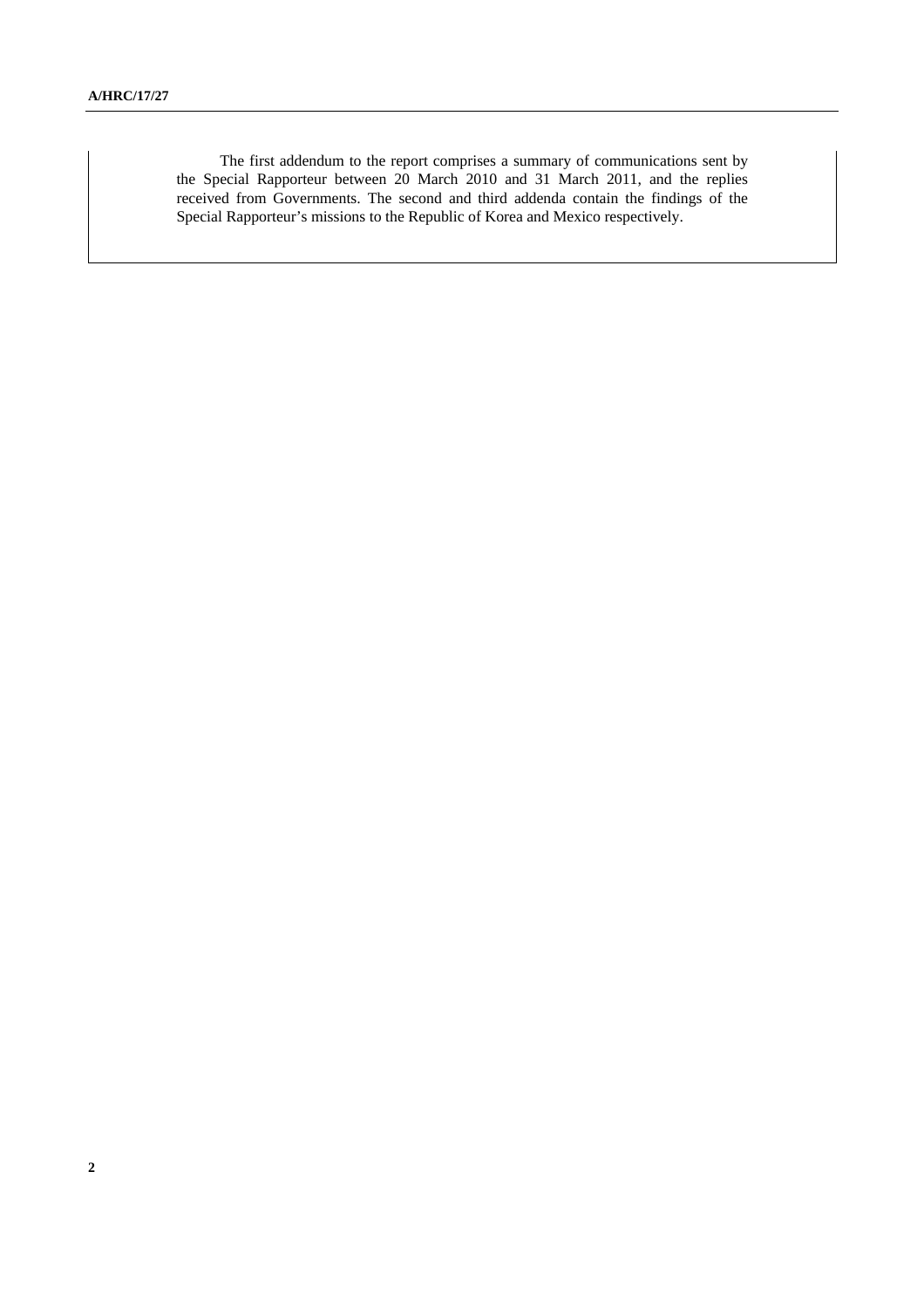# Contents

| Page |
|------|
|      |

| I.  |                                                                           | $1 - 3$   | 4  |
|-----|---------------------------------------------------------------------------|-----------|----|
| П.  |                                                                           | $4 - 18$  | 5  |
|     | А.                                                                        | 4         | 5  |
|     | Β.                                                                        | $5 - 10$  | 5  |
|     | C.                                                                        | $11 - 18$ | 5  |
| Ш.  | General principles on the right to freedom of opinion and expression and  |           |    |
|     |                                                                           | $19 - 27$ | 6  |
| IV. |                                                                           | $28 - 59$ | 9  |
|     | А.                                                                        | $29 - 32$ | 9  |
|     | Β.                                                                        | $33 - 37$ | 10 |
|     | C.                                                                        | $38 - 48$ | 11 |
|     | Disconnecting users from Internet access, including on the basis of<br>D. |           |    |
|     |                                                                           | $49 - 50$ | 14 |
|     | Е.                                                                        | $51 - 52$ | 14 |
|     | F.                                                                        | $53 - 59$ | 15 |
| V.  |                                                                           | $60 - 66$ | 16 |
| VI. |                                                                           | $67 - 88$ | 19 |
|     | A.                                                                        | $69 - 84$ | 19 |
|     | Β.                                                                        | $85 - 88$ | 22 |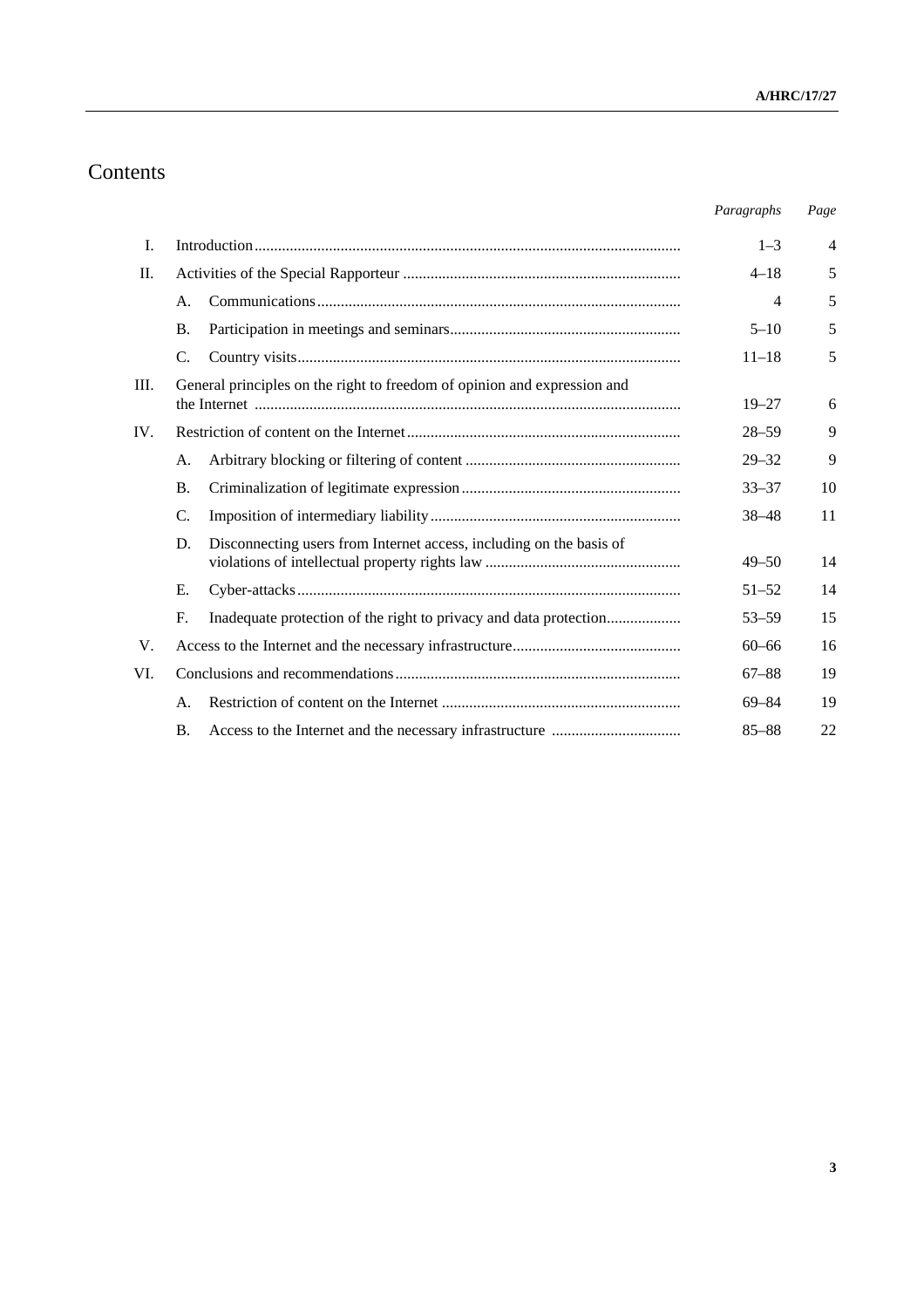# **I. Introduction**

1. The present report is submitted to the Human Rights Council by the Special Rapporteur on the promotion and protection of the right to freedom of opinion and expression pursuant to Human Rights Council resolution 7/36. In particular, the resolution requests the Special Rapporteur "to continue to provide his/her views, when appropriate, on the advantages and challenges of new information and communication technologies, including the Internet and mobile technologies, for the exercise of the right to freedom of opinion and expression, including the right to seek, receive and impart information and the relevance of a wide diversity of sources, as well as access to the information society for all".<sup>1</sup> On this basis, the report expands upon the previous mandate holders' reports on topics related to the Internet,<sup>2</sup> taking into account recent developments and information gathered through five regional consultations organized by the Special Rapporteur in 2010 and  $2011<sup>3</sup>$ 

2. While the Internet has been in existence since the 1960s, its current use throughout the world across different age groups, and incorporation into virtually every aspect of modern human life, has been unprecedented. According to the International Telecommunication Union, the total number of Internet users worldwide is now over 2 billion.<sup>4</sup> Active users of Facebook, an online social networking platform, grew from 150 million to 600 million between 2009 and 2011. The Special Rapporteur believes that the Internet is one of the most powerful instruments of the 21st century for increasing transparency in the conduct of the powerful, access to information, and for facilitating active citizen participation in building democratic societies. Indeed, the recent wave of demonstrations in countries across the Middle East and North African region has shown the key role that the Internet can play in mobilizing the population to call for justice, equality, accountability and better respect for human rights. As such, facilitating access to the Internet for all individuals, with as little restriction to online content as possible, should be a priority for all States.

3. In this regard, the Special Rapporteur would like to underscore that access to the Internet has two dimensions: access to online content, without any restrictions except in a few limited cases permitted under international human rights law; and the availability of the necessary infrastructure and information communication technologies, such as cables, modems, computers and software, to access the Internet in the first place. The first dimension is addressed in Chapter IV of the report, which outlines some of the ways in which States are restricting the flow of information online through increasingly sophisticated means. The second dimension is examined in Chapter IV. The Special Rapporteur intends to explore the latter issue further in his future report to the General Assembly.

<sup>&</sup>lt;sup>1</sup> Human Rights Council resolution 7/36, para.  $4(f)$ .

<sup>2</sup> E/CN.4/1998/40; E/CN.4/1999/64; E/CN.4/2000/63; E/CN.4/2001/64; E/CN.4/2002/75; E/CN.4/2005/64; E/CN.4/2006/55; A/HRC/4/27; A/HRC/7/14. 3

 $S^3$  See para. 5 for further information.

<sup>4</sup> International Telecommunication Union, StatShot No.5, January 2011 Available from: http://www.itu.int/net/pressoffice/stats/2011/01/index.aspx.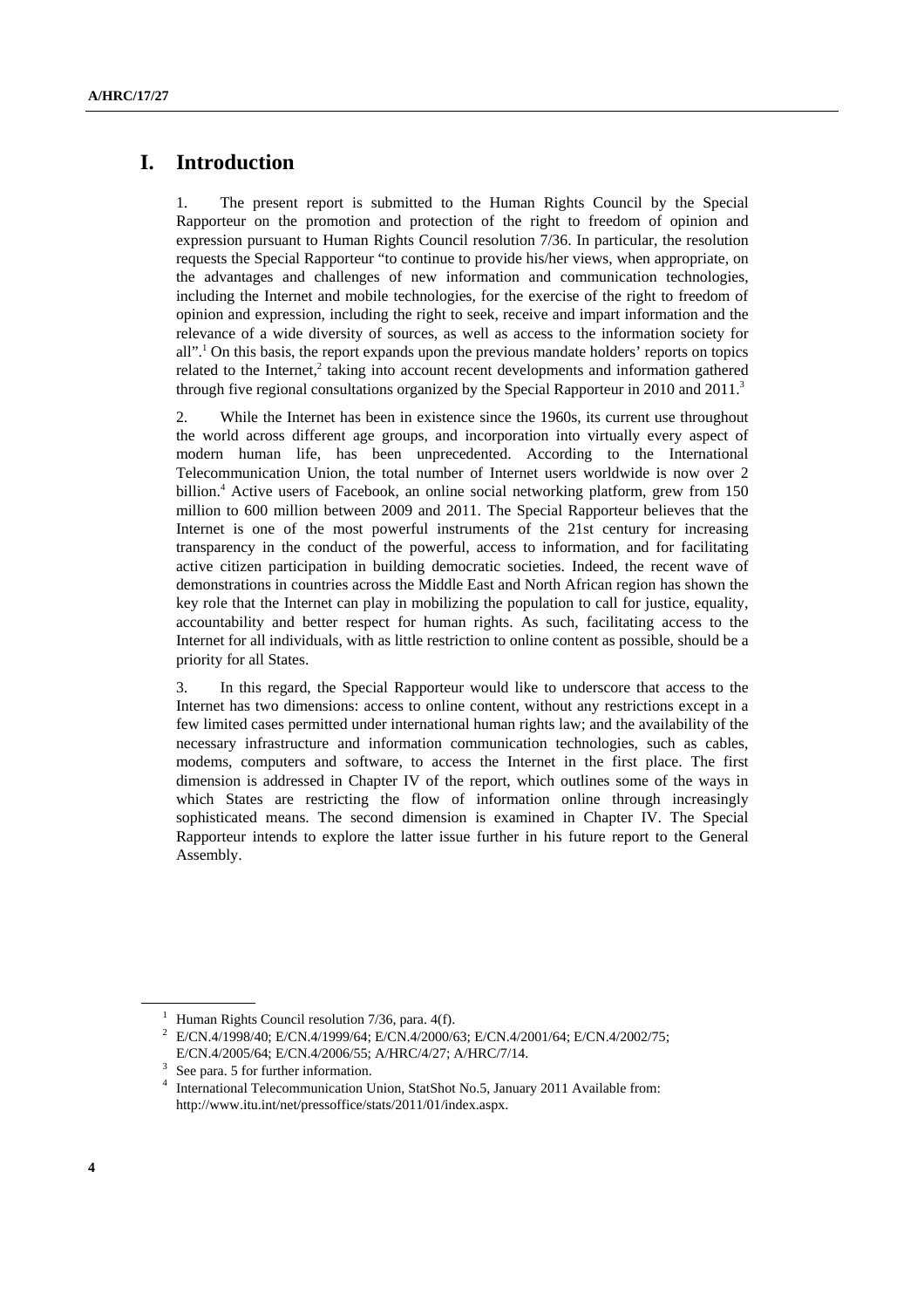# **II. Activities of the Special Rapporteur**

# **A. Communications**

4. Between 20 March 2010 and 31 March 2011, the Special Rapporteur sent 195 communications, 188 of which were submitted jointly with other special procedures mandate holders. The geographical distribution of the communications was as follows: 29 per cent for Asia and the Pacific; 26 per cent for the Middle East and North Africa; 16 per cent for Africa; 15 per cent for Latin America and the Caribbean; and 14 per cent for Europe, Central Asia and North America. The summary of communications sent and replies received from Governments can be found in the first addendum to this report (A/HRC/17/27/Add.1).

# **B. Participation in meetings and seminars**

5. The Special Rapporteur, with the support of local organizations, organized a series of expert regional consultations, beginning in March 2010 in Stockholm, followed by Buenos Aires (18-19 October 2010), Bangkok (18-19 November 2010), Cairo (11-13 January 2011), Johannesburg (15-16 February 2011), and Delhi (2-3 March 2011). The regional consultations concluded on 30 March 2011 with an expert meeting in Stockholm, organized by the Ministry of Foreign Affairs of Sweden. These meetings brought together experts and human rights defenders working on a range of Internet and freedom of expression-related issues in order to better understand their experience, needs and priorities in different countries and regions for the purposes of this report.

6. From 14 to 17 September 2010, the Special Rapporteur attended the Fifth Internet Governance Forum in Vilnius.

7. On 30 November 2010, the Special Rapporteur participated in an expert round table entitled "Equality, Non-discrimination and Diversity: Challenge or Opportunity for the Mass Media?" in Geneva, organized by the Office of the High Commissioner for Human Rights (OHCHR).

8. On 9 and 10 February 2011 and on 6 and 7 April 2011, the Special Rapporteur participated as an expert in the regional expert workshops on the prohibition of incitement to national, racial or religious hatred organized by OHCHR in Vienna and Nairobi respectively.

9. On 16 March 2011, the Special Rapporteur shared his views regarding the compatibility of blocking child pornography on the Internet with the right to freedom of expression in the context of discussions on the proposal for a directive of the European Parliament and of the Council on combating the sexual abuse and sexual exploitation of children and child pornography.

10. The Special Rapporteur also participated in a series of academic events in other countries, including Guatemala, Mexico, the Philippines, South Africa, Sweden and the United States of America.

## **C. Country visits**

11. The Special Rapporteur notes that country visits remain central to his mandate. Requests sent to Governments to undertake a country mission are based on several factors, such as visits undertaken and requested by the former mandate holders, trends that emerge from communications sent on alleged violations of the right to freedom of opinion and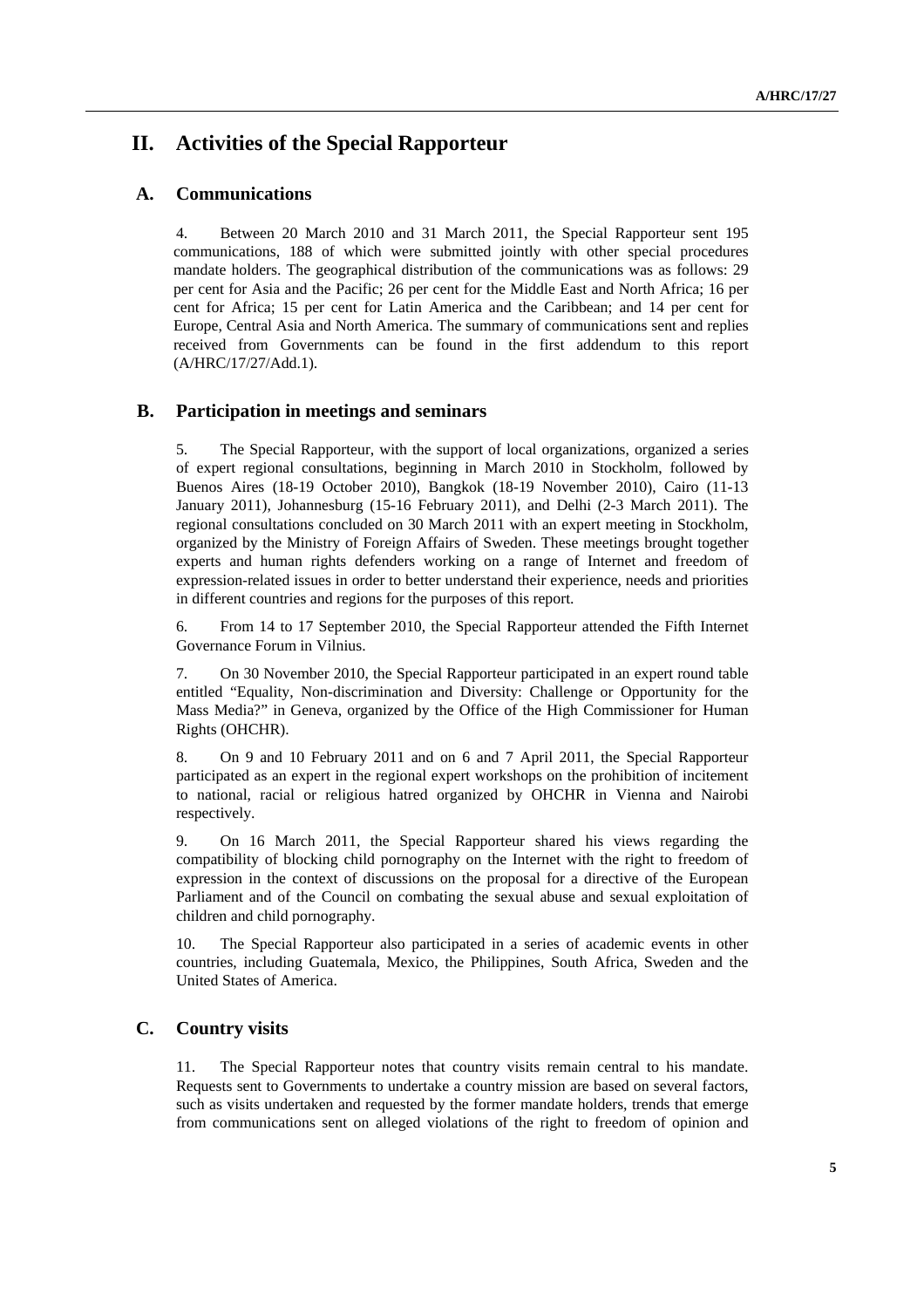expression, and consideration of geographical balance. The Special Rapporteur hopes that visit requests will be favourably received by the Governments concerned.

#### **1. Missions undertaken in 2010 and 2011**

12. From 5 to 15 May 2010, the Special Rapporteur undertook a mission to the Republic of Korea. The mission report is included as an addendum to this report (A/HRC/17/27/Add.2).

13. From 10 to 21 August 2010, the Special Rapporteur undertook a mission to Mexico, together with the Special Rapporteur for Freedom of Expression for the Inter-American Commission on Human Rights, Catalina Botero. The mission report is included as an addendum to this report (A/HRC/17/27/Add.3).

14. From 3 to 5 April 2011, the Special Rapporteur visited the Republic of Hungary, at the invitation of the Government, to provide expert advice to the Government regarding Hungarian media legislation. The press release with his conclusions and recommendations can be found on the OHCHR website.<sup>5</sup>

15. From 10 to 17 April 2011, the Special Rapporteur undertook a mission to Algeria. The mission report will be presented at a future session of the Human Rights Council in 2012. The press release with his initial conclusions and recommendations can be found on the OHCHR website.<sup>6</sup>

#### **2. Upcoming missions**

16. The visit to Israel and the occupied Palestinian territory, which was scheduled to take place in May 2011, has been postponed. The new dates of the visit have yet to be agreed upon.

17. The Special Rapporteur would like to thank the Italian Government for its letter dated 6 August 2010 in response to his request for a visit. He hopes that a mutually convenient set of dates can be agreed upon for a visit in 2011.

#### **3. Pending requests**

18. As of March 2011, the following visit requests from the Special Rapporteur were pending: the Islamic Republic of Iran (requested in February 2010), Sri Lanka (requested in June 2009), Tunisia (requested in 2009), and the Bolivarian Republic of Venezuela (requested in 2003 and 2009).

# **III. General principles on the right to freedom of opinion and expression and the Internet**

19. Very few if any developments in information technologies have had such a revolutionary effect as the creation of the Internet. Unlike any other medium of communication, such as radio, television and printed publications based on one-way transmission of information, the Internet represents a significant leap forward as an interactive medium. Indeed, with the advent of Web 2.0 services, or intermediary platforms that facilitate participatory information sharing and collaboration in the creation of content, individuals are no longer passive recipients, but also active publishers of information. Such

<sup>5</sup> Available from:

http://www.ohchr.org/en/NewsEvents/Pages/DisplayNews.aspx?NewsID=10916&LangID=E. 6

 $6$  Ibid.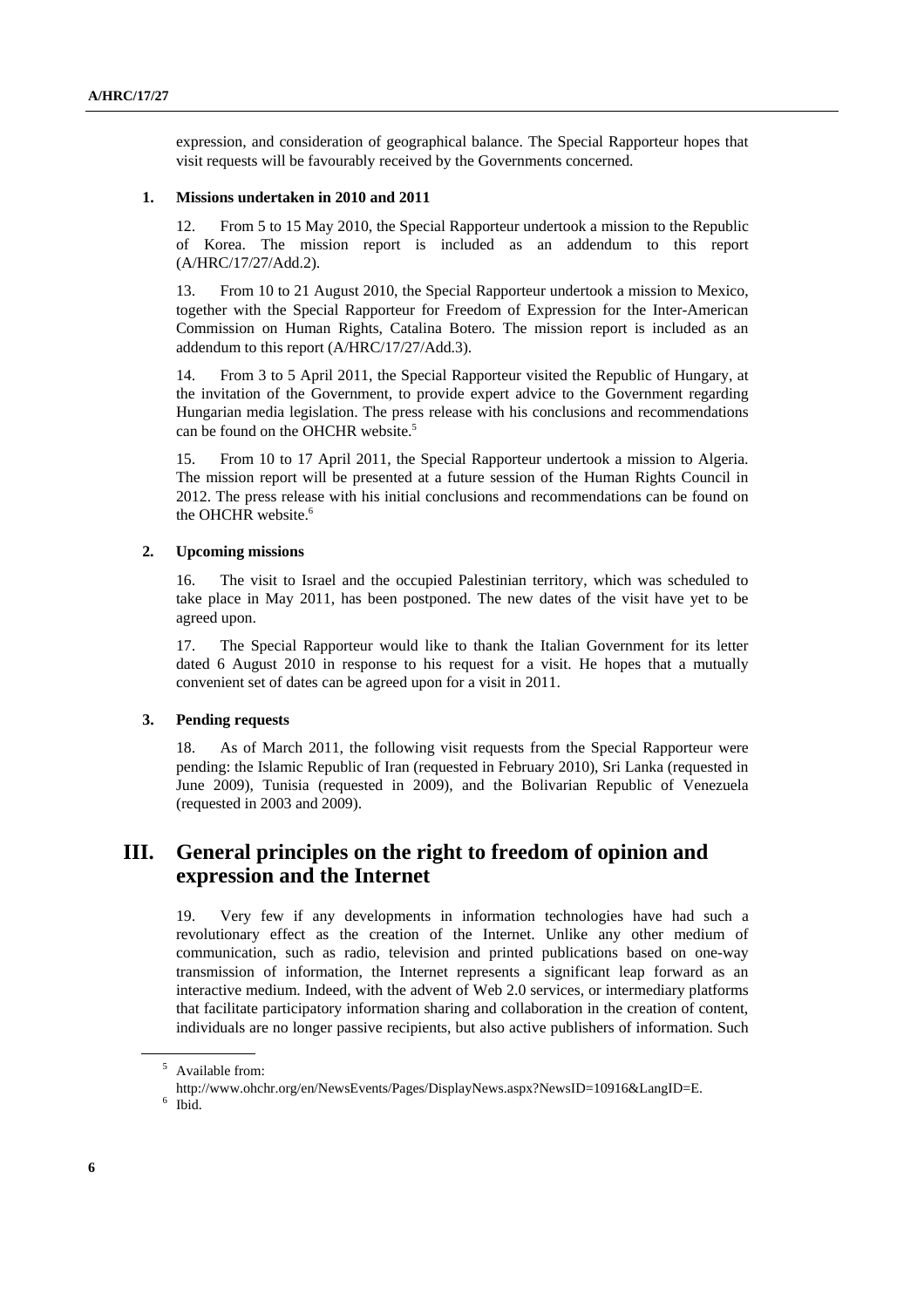platforms are particularly valuable in countries where there is no independent media, as they enable individuals to share critical views and to find objective information. Furthermore, producers of traditional media can also use the Internet to greatly expand their audiences at nominal cost. More generally, by enabling individuals to exchange information and ideas instantaneously and inexpensively across national borders, the Internet allows access to information and knowledge that was previously unattainable. This, in turn, contributes to the discovery of the truth and progress of society as a whole.

20. Indeed, the Internet has become a key means by which individuals can exercise their right to freedom of opinion and expression, as guaranteed by article 19 of the Universal Declaration of Human Rights and the International Covenant on Civil and Political Rights. The latter provides that:

(a) Everyone shall have the right to hold opinions without interference;

 (b) Everyone shall have the right to freedom of expression; this right shall include freedom to seek, receive and impart information and ideas of all kinds, regardless of frontiers, either orally, in writing or in print, in the form of art, or through any other media of his choice;

 (c) The exercise of the rights provided for in paragraph 2 of this article carries with it special duties and responsibilities. It may therefore be subject to certain restrictions, but these shall only be such as are provided by law and are necessary:

(d) for respect of the rights or reputations of others;

 (e) for the protection of national security or of public order (*ordre public*), or of public health or morals.

21. By explicitly providing that everyone has the right to express him or herself through any media, the Special Rapporteur underscores that article 19 of the Universal Declaration of Human Rights and the Covenant was drafted with foresight to include and to accommodate future technological developments through which individuals can exercise their right to freedom of expression. Hence, the framework of international human rights law remains relevant today and equally applicable to new communication technologies such as the Internet.

22. The right to freedom of opinion and expression is as much a fundamental right on its own accord as it is an "enabler" of other rights, including economic, social and cultural rights, such as the right to education and the right to take part in cultural life and to enjoy the benefits of scientific progress and its applications, as well as civil and political rights, such as the rights to freedom of association and assembly. Thus, by acting as a catalyst for individuals to exercise their right to freedom of opinion and expression, the Internet also facilitates the realization of a range of other human rights.

23. The vast potential and benefits of the Internet are rooted in its unique characteristics, such as its speed, worldwide reach and relative anonymity. At the same time, these distinctive features of the Internet that enable individuals to disseminate information in "real time" and to mobilize people has also created fear amongst Governments and the powerful. This has led to increased restrictions on the Internet through the use of increasingly sophisticated technologies to block content, monitor and identify activists and critics, criminalization of legitimate expression, and adoption of restrictive legislation to justify such measures. In this regard, the Special Rapporteur also emphasizes that the existing international human rights standards, in particular article 19, paragraph 3, of the International Covenant on Civil and Political Rights, remain pertinent in determining the types of restrictions that are in breach of States' obligations to guarantee the right to freedom of expression.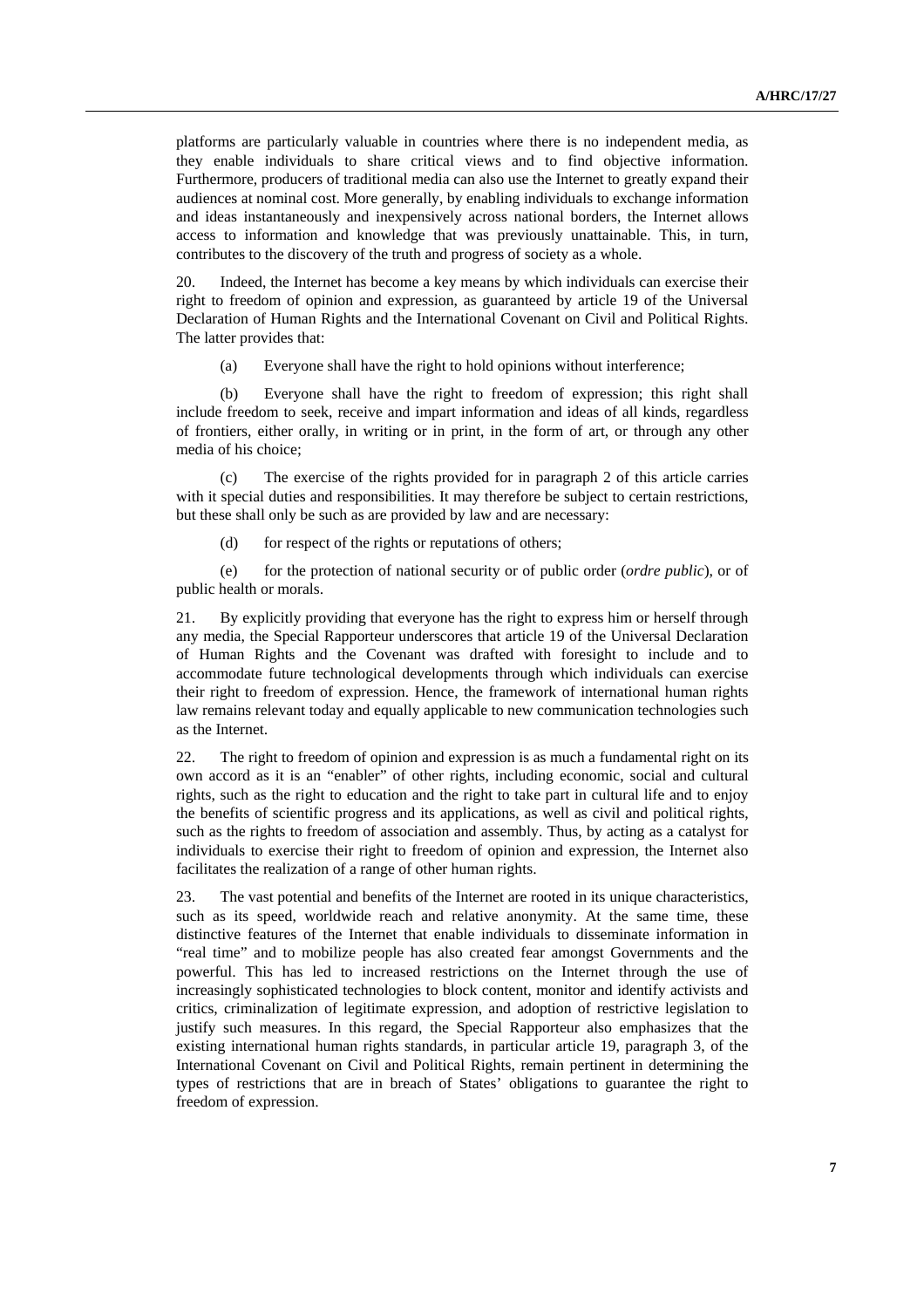24. As set out in article 19, paragraph 3, of the Covenant, there are certain exceptional types of expression which may be legitimately restricted under international human rights law, essentially to safeguard the rights of others. This issue has been examined in the previous annual report of the Special Rapporteur.<sup>7</sup> However, the Special Rapporteur deems it appropriate to reiterate that any limitation to the right to freedom of expression must pass the following three-part, cumulative test:

 (a) It must be provided by law, which is clear and accessible to everyone (principles of predictability and transparency); and

It must pursue one of the purposes set out in article 19, paragraph 3, of the Covenant, namely (i) to protect the rights or reputations of others, or (ii) to protect national security or of public order, or of public health or morals (principle of legitimacy); and

It must be proven as necessary and the least restrictive means required to achieve the purported aim (principles of necessity and proportionality).

Moreover, any legislation restricting the right to freedom of expression must be applied by a body which is independent of any political, commercial, or other unwarranted influences in a manner that is neither arbitrary nor discriminatory, and with adequate safeguards against abuse, including the possibility of challenge and remedy against its abusive application.

25. As such, legitimate types of information which may be restricted include child pornography (to protect the rights of children),<sup>8</sup> hate speech (to protect the rights of affected communities), $9$  defamation (to protect the rights and reputation of others against unwarranted attacks), direct and public incitement to commit genocide (to protect the rights of others), $10$  and advocacy of national, racial or religious hatred that constitutes incitement to discrimination, hostility or violence (to protect the rights of others, such as the right to  $life).<sup>11</sup>$ 

26. However, in many instances, States restrict, control, manipulate and censor content disseminated via the Internet without any legal basis, or on the basis of broad and ambiguous laws, without justifying the purpose of such actions; and/or in a manner that is clearly unnecessary and/or disproportionate to achieving the intended aim, as explored in the following sections. Such actions are clearly incompatible with States' obligations under international human rights law, and often create a broader "chilling effect" on the right to freedom of opinion and expression.

27. In addition, the Special Rapporteur emphasizes that due to the unique characteristics of the Internet, regulations or restrictions which may be deemed legitimate and proportionate for traditional media are often not so with regard to the Internet. For example, in cases of defamation of individuals' reputation, given the ability of the individual concerned to exercise his/her right of reply instantly to restore the harm caused, the types of sanctions that are applied to offline defamation may be unnecessary or disproportionate.

<sup>7</sup> A/HRC/14/23, paras. 72 - 87.

Dissemination of child pornography is prohibited under international human rights law, see e.g. Optional Protocol to the Convention on the Rights of the Child on the sale of children, child prostitution and child pornography, art. 3, para. 1(c).<br><sup>9</sup> See for example *Faurisson v. France*, United Nations Human Rights Committee, communication

<sup>550/1993,</sup> views of 8 November 1996. The issue of hate speech has also been addressed in previous

reports, see inter alia E/CN.4/1999/64; E/CN.4/2000/63; E/CN.4/2002/75; and A/HRC/4/27. 10 See for example article 3(c) of the Convention on the Prevention and Punishment of the Crime of

Genocide.<br><sup>11</sup> See for example article 20, paragraph 2, of the International Covenant on Civil and Political Rights.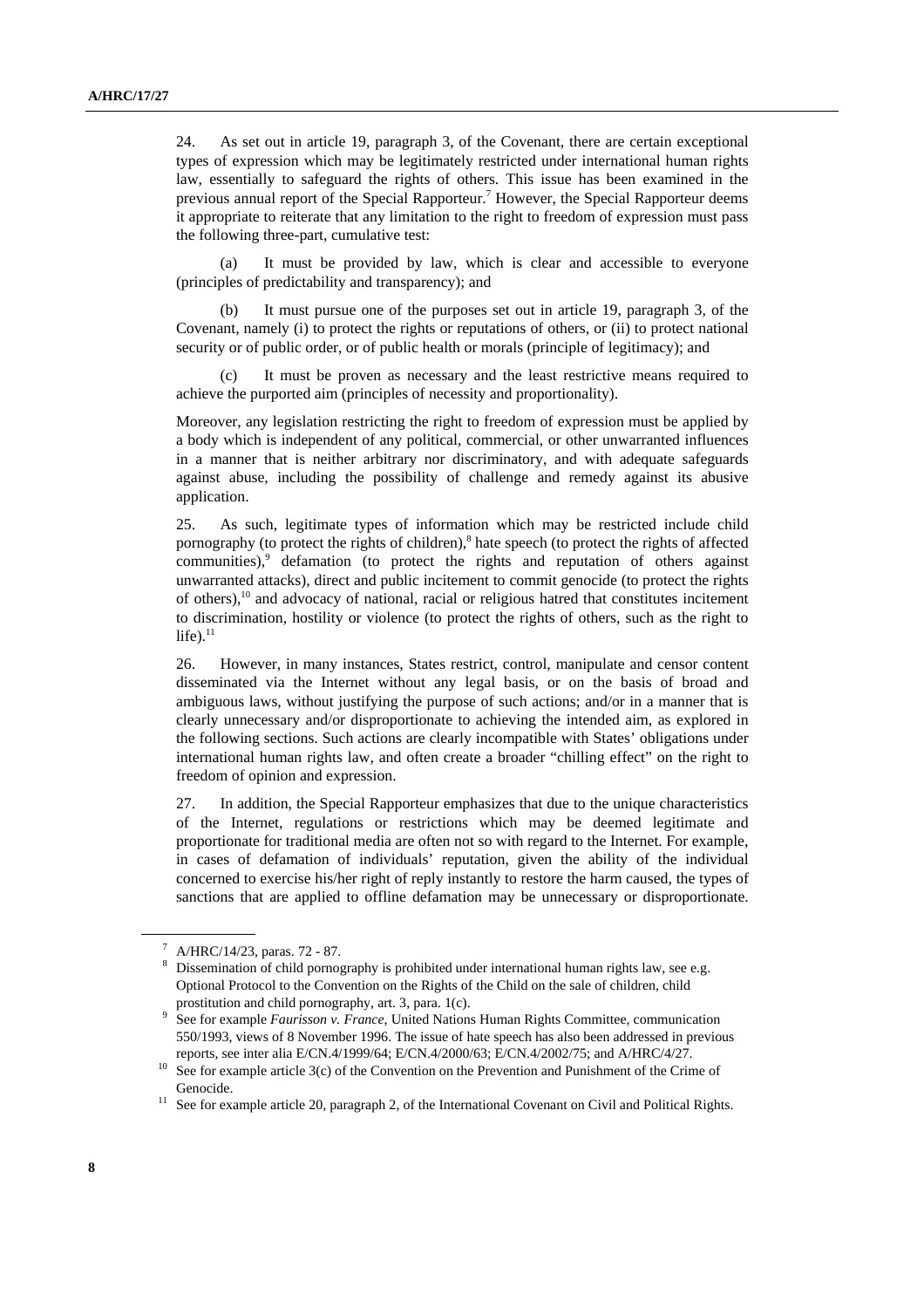Similarly, while the protection of children from inappropriate content may constitute a legitimate aim, the availability of software filters that parents and school authorities can use to control access to certain content renders action by the Government such as blocking less necessary, and difficult to justify.<sup>12</sup> Furthermore, unlike the broadcasting sector, for which registration or licensing has been necessary to allow States to distribute limited frequencies, such requirements cannot be justified in the case of the Internet, as it can accommodate an unlimited number of points of entry and an essentially unlimited number of users. $13$ 

# **IV. Restriction of content on the Internet**

28. As outlined under Chapter III, any restriction to the right to freedom of expression must meet the strict criteria under international human rights law. A restriction on the right of individuals to express themselves through the Internet can take various forms, from technical measures to prevent access to certain content, such as blocking and filtering, to inadequate guarantees of the right to privacy and protection of personal data, which inhibit the dissemination of opinions and information. The Special Rapporteur is of the view that the arbitrary use of criminal law to sanction legitimate expression constitutes one of the gravest forms of restriction to the right, as it not only creates a "chilling effect", but also leads to other human rights violations, such as arbitrary detention and torture and other forms of cruel, inhuman or degrading treatment or punishment.

#### **A. Arbitrary blocking or filtering of content**

29. Blocking refers to measures taken to prevent certain content from reaching an enduser. This includes preventing users from accessing specific websites, Internet Protocol (IP) addresses, domain name extensions, the taking down of websites from the web server where they are hosted, or using filtering technologies to exclude pages containing keywords or other specific content from appearing. For example, several countries continue to block access to YouTube,<sup>14</sup> a video-sharing website on which users can upload, share and view videos. China, which has in place one of the most sophisticated and extensive systems for controlling information on the Internet, has adopted extensive filtering systems that block access to websites containing key terms such as "democracy" and "human rights".15 The Special Rapporteur is deeply concerned that mechanisms used to regulate and censor information on the Internet are increasingly sophisticated, with multi-layered controls that are often hidden from the public.

30. The Special Rapporteur is also concerned by the emerging trend of timed (or "justin-time") blocking to prevent users from accessing or disseminating information at key political moments, such as elections, times of social unrest, or anniversaries of politically or historically significant events. During such times, websites of opposition parties, independent media, and social networking platforms such as Twitter and Facebook are

<sup>&</sup>lt;sup>12</sup> Center for Democracy & Technology, "Regardless of Frontiers: The International Right to Freedom

of Expression in the Digital Age," version 0.5 - Discussion draft (April 2011), p.5. 13 However, this does not apply to registration with a domain name authority for purely technical reasons or rules of general application which apply without distinction to any kind of commercial

operation. 14 See OpenNet Initiative, "YouTube Censored: A Recent History". Available from:

http://opennet.net/youtube-censored-a-recent-history.<br><sup>15</sup> Reporters without Borders, "Enemies of the Internet," March 2010. Available from: http://en.rsf.org/IMG/pdf/Internet\_enemies.pdf, pp. 8-12.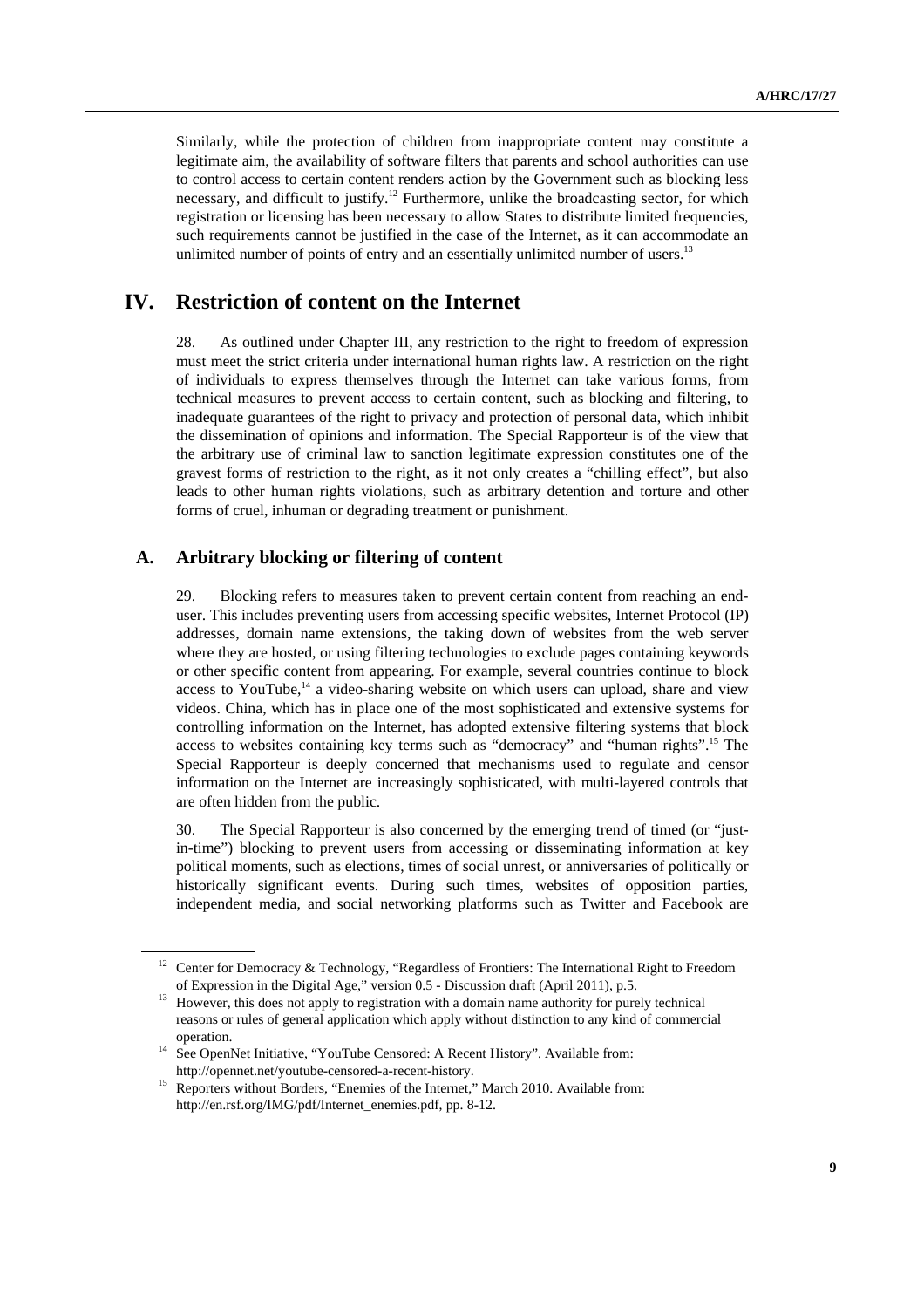blocked, as witnessed in the context of recent protests across the Middle East and North African region. In Egypt, users were disconnected entirely from Internet access.

31. States' use of blocking or filtering technologies is frequently in violation of their obligation to guarantee the right to freedom of expression, as the criteria mentioned under chapter III are not met. Firstly, the specific conditions that justify blocking are not established in law, or are provided by law but in an overly broad and vague manner, which risks content being blocked arbitrarily and excessively. Secondly, blocking is not justified to pursue aims which are listed under article 19, paragraph 3, of the International Covenant on Civil and Political Rights, and blocking lists are generally kept secret, which makes it difficult to assess whether access to content is being restricted for a legitimate purpose. Thirdly, even where justification is provided, blocking measures constitute an unnecessary or disproportionate means to achieve the purported aim, as they are often not sufficiently targeted and render a wide range of content inaccessible beyond that which has been deemed illegal. Lastly, content is frequently blocked without the intervention of or possibility for review by a judicial or independent body.

32. The Special Rapporteur notes that child pornography is one clear exception where blocking measures can be justified, provided that the national law is sufficiently precise and there are effective safeguards against abuse or misuse, including oversight and review by an independent and impartial tribunal or regulatory body. However, he is also concerned that States frequently rely heavily on blocking measures, rather than focusing their efforts on prosecuting those responsible for the production and dissemination of child pornography. Additionally, as child pornography is often a by-product of trafficking and prostitution of children, the Special Rapporteur urges States to take holistic measures to combat the root problems that give rise to child pornography.

## **B. Criminalization of legitimate expression**

33. The types of action taken by States to limit the dissemination of content online not only include measures to prevent information from reaching the end-user, but also direct targeting of those who seek, receive and impart politically sensitive information via the Internet. Physically silencing criticism or dissent through arbitrary arrests and detention, enforced disappearance, harassment and intimidation is an old phenomenon, and also applies to Internet users. This issue has been explored in the Special Rapporteur's report to the General Assembly under the section on "protection of citizen journalists" (A/65/284). Such actions are often aimed not only to silence legitimate expression, but also to intimidate a population to push its members towards self-censorship.

34. The Special Rapporteur remains concerned that legitimate online expression is being criminalized in contravention of States' international human rights obligations, whether it is through the application of existing criminal laws to online expression, or through the creation of new laws specifically designed to criminalize expression on the Internet. Such laws are often justified on the basis of protecting an individual's reputation, national security or countering terrorism, but in practice are used to censor content that the Government and other powerful entities do not like or agree with.

35. One clear example of criminalizing legitimate expression is the imprisonment of bloggers around the world. According to Reporters without Borders, in 2010, 109 bloggers were in prison on charges related to the content of their online expression.<sup>16</sup> Seventy-two

<sup>16</sup> Available from: http://en.rsf.org/press-freedom-barometer-journalists-killed.html?annee=2010.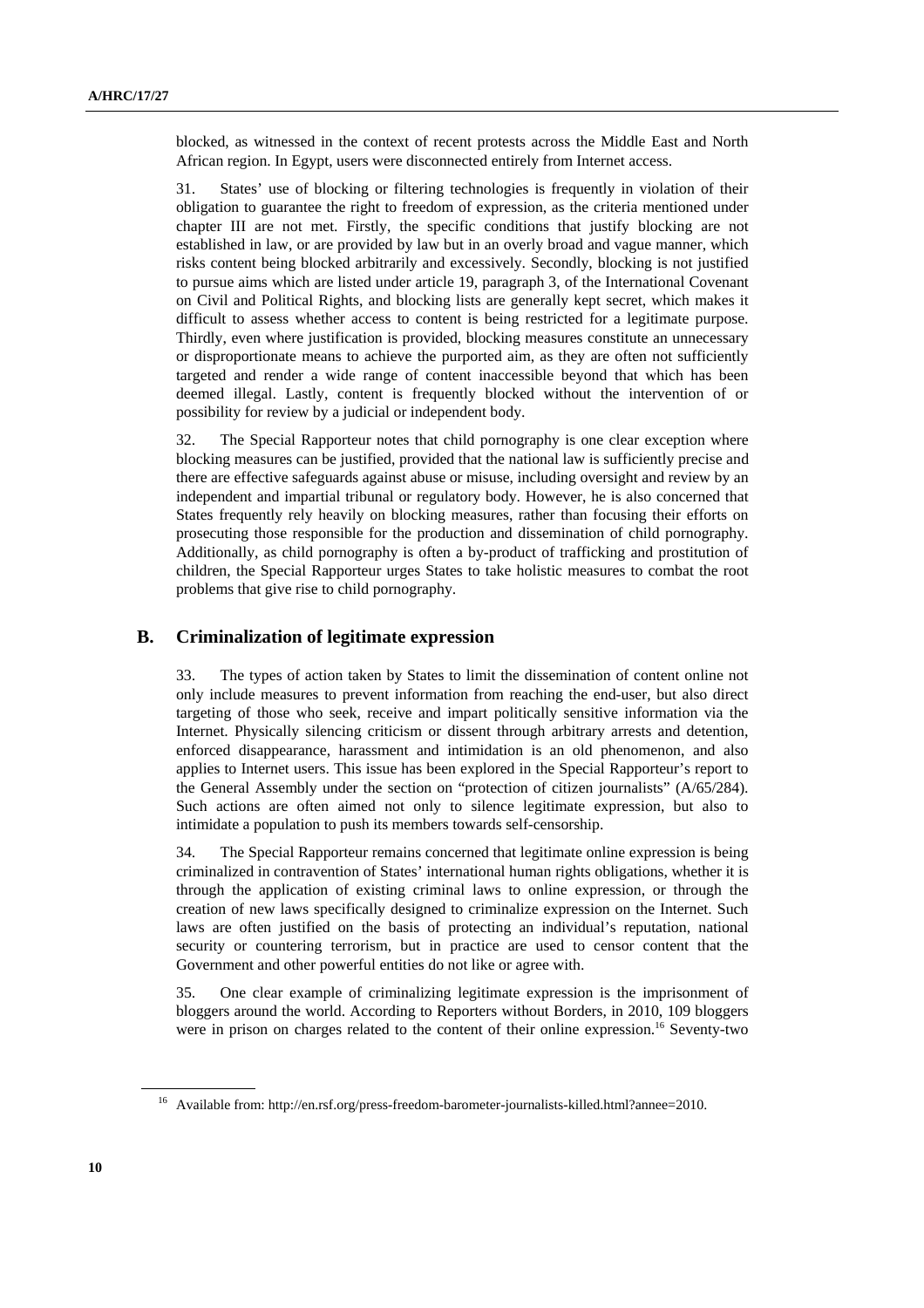individuals were imprisoned in China alone, followed by Viet Nam and Iran, with 17 and 13 persons respectively.<sup>17</sup>

36. Imprisoning individuals for seeking, receiving and imparting information and ideas can rarely be justified as a proportionate measure to achieve one of the legitimate aims under article 19, paragraph 3, of the International Covenant on Civil and Political Rights. The Special Rapporteur would like to reiterate that defamation should be decriminalized, and that protection of national security or countering terrorism cannot be used to justify restricting the right to expression unless the Government can demonstrate that: (a) the expression is intended to incite imminent violence; (b) it is likely to incite such violence; and (c) there is a direct and immediate connection between the expression and the likelihood or occurrence of such violence.<sup>18</sup>

37. Additionally, the Special Rapporteur reiterates that the right to freedom of expression includes expression of views and opinions that offend, shock or disturb. Moreover, as the Human Rights Council has also stated in its resolution 12/16, restrictions should never be applied, inter alia, to discussion of Government policies and political debate; reporting on human rights, Government activities and corruption in Government; engaging in election campaigns, peaceful demonstrations or political activities, including for peace or democracy; and expression of opinion and dissent, religion or belief, including by persons belonging to minorities or vulnerable groups.<sup>19</sup>

## **C. Imposition of intermediary liability**

38. One of the unique features of the Internet is that the way in which information is transmitted largely depends on intermediaries, or private corporations which provide services and platforms that facilitate online communication or transactions between third parties, including giving access to, hosting, transmitting and indexing content.<sup>20</sup> Intermediaries thus range from Internet service providers (ISPs) to search engines, and from blogging services to online community platforms. With the advent of Web 2.0 services, individuals can now publish information without the centralized gateway of editorial review common in traditional publication formats. The range of services offered by intermediaries has flourished over the past decade, mainly due to the legal protection that they have enjoyed from liability for third-party content that Internet users send via their services. However, the Special Rapporteur notes that in recent years, intermediaries' protection from liability has been eroding.

39. Many States have adopted laws which impose liability upon intermediaries if they do not filter, remove or block content generated by users which is deemed illegal. For example, in Turkey, Law 5651 on the Prevention of Crime Committed in the Information Technology Domain, which was enacted in 2007, imposes new obligations on content providers, ISPs and website hosts. It also grants authority to an agency to issue administrative orders to block websites for content hosted outside of Turkey, and to take down eight broad types of unlawful content, $21$  including "crimes against Ataturk", which

<sup>&</sup>lt;sup>17</sup> Reporters without Borders, "Enemies of the Internet," March 2010. Available from:

http://en.rsf.org/IMG/pdf/Internet\_enemies.pdf. 18 Johannesburg Principles on National Security, Freedom of Expression and Access to Information,

Principle 6, as endorsed in E/CN.4/1996/39.<br><sup>19</sup> Human Rights Council resolution 12/16, para. 5(p).

<sup>20</sup> Organisation for Economic Cooperation and Development, *The Economic and Social Role of Internet Intermediaries* (April 2010). 21 Law 5651, art. 8.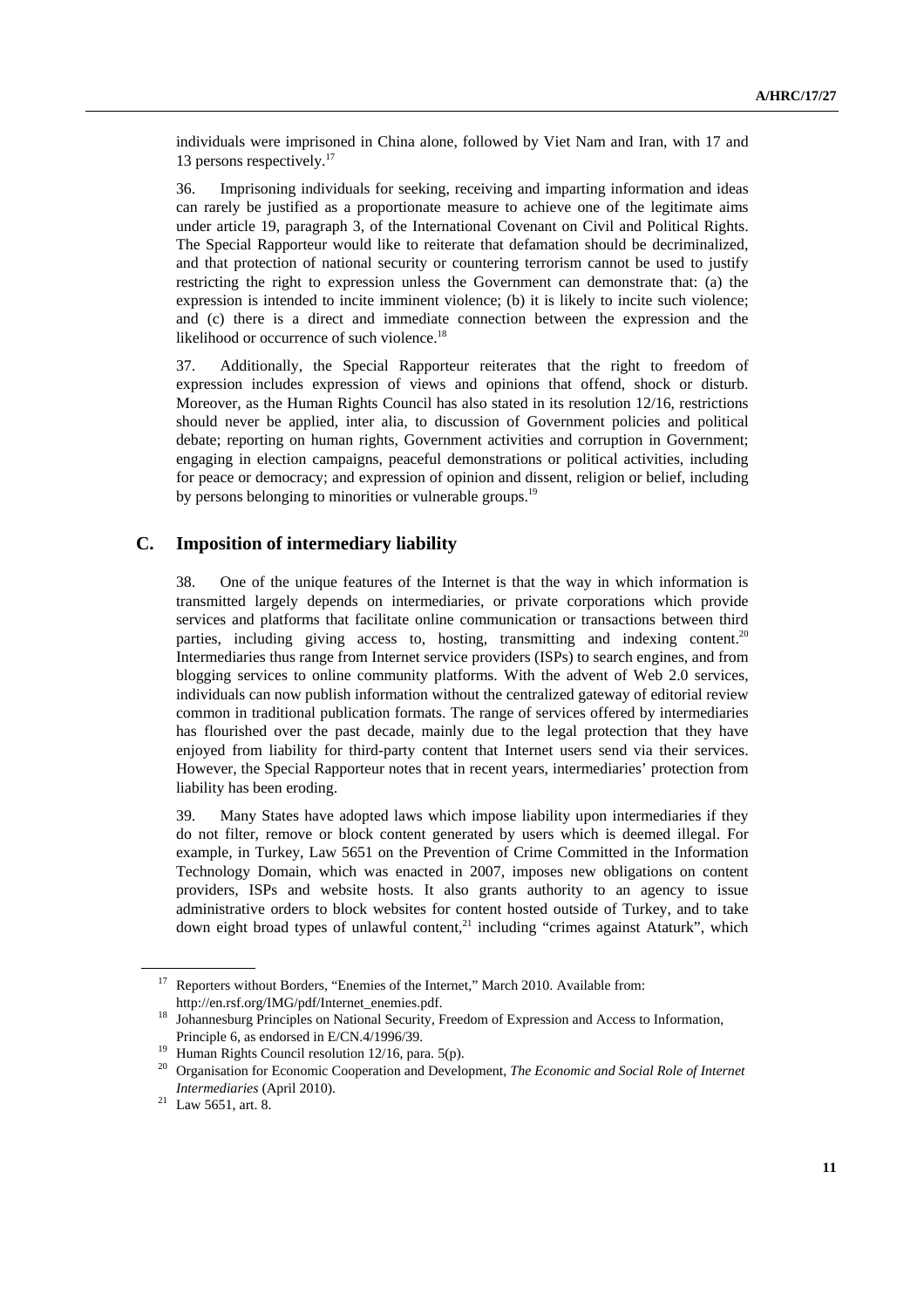includes "insulting" the founder of the Republic of Turkey, Mustafa Kemal Ataturk. In Thailand, the 2007 Computer Crimes Act imposes liability upon intermediaries that transmit or host third-party content and content authors themselves.<sup>22</sup> This law has been used to prosecute individuals providing online platforms, some of which are summarized in the first addendum.

40. In other cases, intermediary liability is imposed through privacy and data protection laws. For example, a court in Italy convicted three Google executives for violating the Italian data protection code after a video depicting cruelty to a disabled teenager was posted by a user on the Google video service. Even though the video was taken down within hours of notification by Italian law enforcers, the judge found the Google executives guilty.23 The Government of China requires ISPs and web platforms to conduct surveillance on their users, and they are also held directly responsible for content posted by users.<sup>24</sup> Companies that fail to comply with this obligation risk losing their business licences. Holding intermediaries liable for the content disseminated or created by their users severely undermines the enjoyment of the right to freedom of opinion and expression, because it leads to self-protective and over-broad private censorship, often without transparency and the due process of the law.

41. Several States have sought to protect intermediaries through adopting variations on what is known as a "notice-and-takedown" regime. Such a system protects intermediaries from liability, provided that they take down unlawful material when they are made aware of its existence. For example, under the European Union-wide E-Commerce Directive, a provider of hosting services for user-generated content can avoid liability for such content if it does not have actual knowledge of illegal activity and if it expeditiously removes the content in question when made aware of it.<sup>25</sup> Similarly, the Digital Millennium Copyright Act of the United States of America also provides safe harbour for intermediaries, provided that they take down the content in question promptly after notification.<sup>26</sup>

42. However, while a notice-and-takedown system is one way to prevent intermediaries from actively engaging in or encouraging unlawful behaviour on their services, it is subject to abuse by both State and private actors. Users who are notified by the service provider that their content has been flagged as unlawful often have little recourse or few resources to challenge the takedown.<sup>27</sup> Moreover, given that intermediaries may still be held financially or in some cases criminally liable if they do not remove content upon receipt of notification by users regarding unlawful content, they are inclined to err on the side of safety by overcensoring potentially illegal content. Lack of transparency in the intermediaries' decisionmaking process also often obscures discriminatory practices or political pressure affecting the companies' decisions. Furthermore, intermediaries, as private entities, are not best placed to make the determination of whether a particular content is illegal, which requires careful balancing of competing interests and consideration of defences.

<sup>&</sup>lt;sup>22</sup> Computer Crimes Act B.E.2550 (2007), sections 14 and 15.<br><sup>23</sup> Reporters without Borders, "Google conviction could lead to prior control over videos posted online",

<sup>24</sup> February 2010. 24 Reporters without Borders, "Enemies of the Internet," March 2010. Available from: http://en.rsf.org/IMG/pdf/Internet\_enemies.pdf, pp. 8-12. 25 E/Commerce Directive, 2000/31/EC, art. 14.

<sup>26</sup> Digital Millennium Copyright Act, Section 512.

<sup>&</sup>lt;sup>27</sup> N. Villeneuve, "Evasion Tactics: Global Online Censorship is Growing, but so are the Means to challenge it and Protect Privacy", *Index on Censorship* Vol. 36 No. 4, (November 2007); Center for Democracy and Technology, "Campaign takedown troubles: how meritless copyright claims threaten online political speech" (September 2010).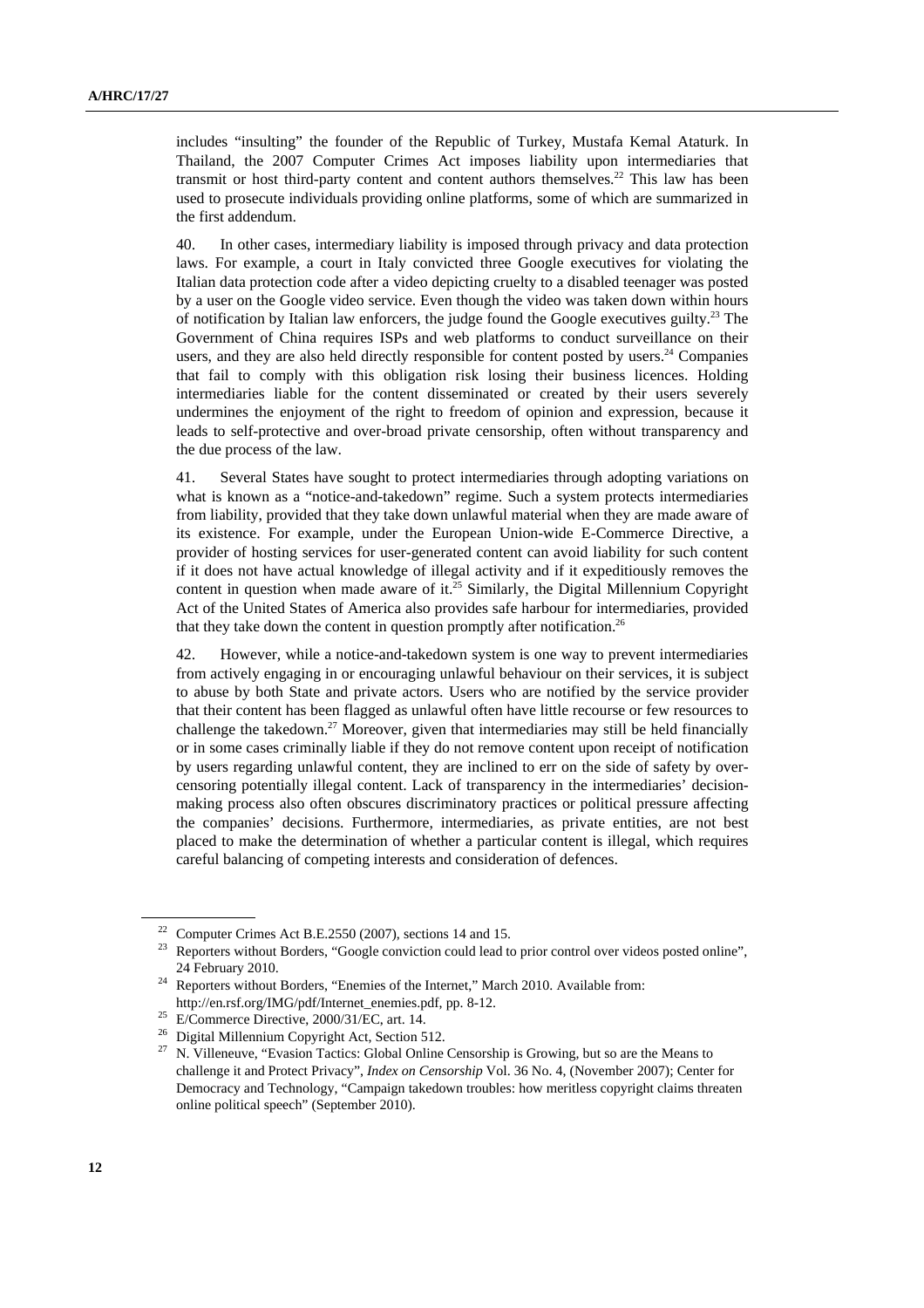43. The Special Rapporteur believes that censorship measures should never be delegated to a private entity, and that no one should be held liable for content on the Internet of which they are not the author. Indeed, no State should use or force intermediaries to undertake censorship on its behalf, as is the case in the Republic of Korea with the establishment of the Korea Communications Standards Commission, a quasi-State and quasi-private entity tasked to regulate online content (see A/HRC/17/27/Add.2). The Special Rapporteur welcomes initiatives taken in other countries to protect intermediaries, such as the bill adopted in Chile, which provides that intermediaries are not required to prevent or remove access to user-generated content that infringes copyright laws until they are notified by a court order.<sup>28</sup> A similar regime has also been proposed in Brazil.<sup>29</sup>

#### **Responsibility of intermediaries**

44. Given that Internet services are run and maintained by private companies, the private sector has gained unprecedented influence over individuals' right to freedom of expression and access to information. Generally, companies have played an extremely positive role in facilitating the exercise of the right to freedom of opinion and expression. At the same time, given the pressure exerted upon them by States, coupled with the fact that their primary motive is to generate profit rather than to respect human rights, preventing the private sector from assisting or being complicit in human rights violations of States is essential to guarantee the right to freedom of expression.

45. While States are the duty-bearers for human rights, private actors and business enterprises also have a responsibility to respect human rights. In this regard, the Special Rapporteur highlights the framework of "Protect, Respect and Remedy" which has been developed by the Special Representative of the Secretary-General on the issue of human rights and transnational corporations and other business enterprises. The framework rests on three pillars: (a) the duty of the State to protect against human rights abuses by third parties, including business enterprises, through appropriate policies, regulation and adjudication; (b) the corporate responsibility to respect human rights, which means that business enterprises should act with due diligence to avoid infringing the rights of others and to address adverse impacts with which they are involved; and (c) the need for greater access by victims to effective remedy, both judicial and non-judicial.<sup>30</sup>

46. The Special Rapporteur notes that multi-stakeholder initiatives are essential to deal effectively with issues related to the Internet, and the Global Network Initiative serves as a helpful example to encourage good practice by corporations.<sup>31</sup> Although only three corporations, namely Google, Microsoft, and Yahoo!, have participated in this initiative so far, the Special Rapporteur welcomes their commitment to undertake a human rights impact assessment of their decisions, including before entering a foreign market, and to ensure transparency and accountability when confronted with situations that may undermine the rights to freedom of expression and privacy. Google's Transparency Report<sup>32</sup> is an outcome of such work, and provides information on Government inquiries for information about users and requests for Google to take down or censor content, as well as statistical information on traffic to Google services, such as YouTube. By illustrating traffic patterns for a given country or region, it allows users to discern any disruption in the free flow of information, whether it is due to Government censorship or a cable cut.

<sup>28</sup> Ley No. 20435, Modifica La Ley No.17.336 Sobre Propiedad Intelectual, chap. III, art. 85-L – art. 85-

U, adopted on 4 May 2010.<br>
<sup>29</sup> "New Draft Bill Proposition: Available for Download", Marco Civil da Internet, 21 May 2010.<br>
<sup>30</sup> A/HRC/17/31. para. 6.

<sup>&</sup>lt;sup>31</sup> See http://www.globalnetworkinitiative.org/principles/index.php.<br><sup>32</sup> See www.google.com/transparencyreport.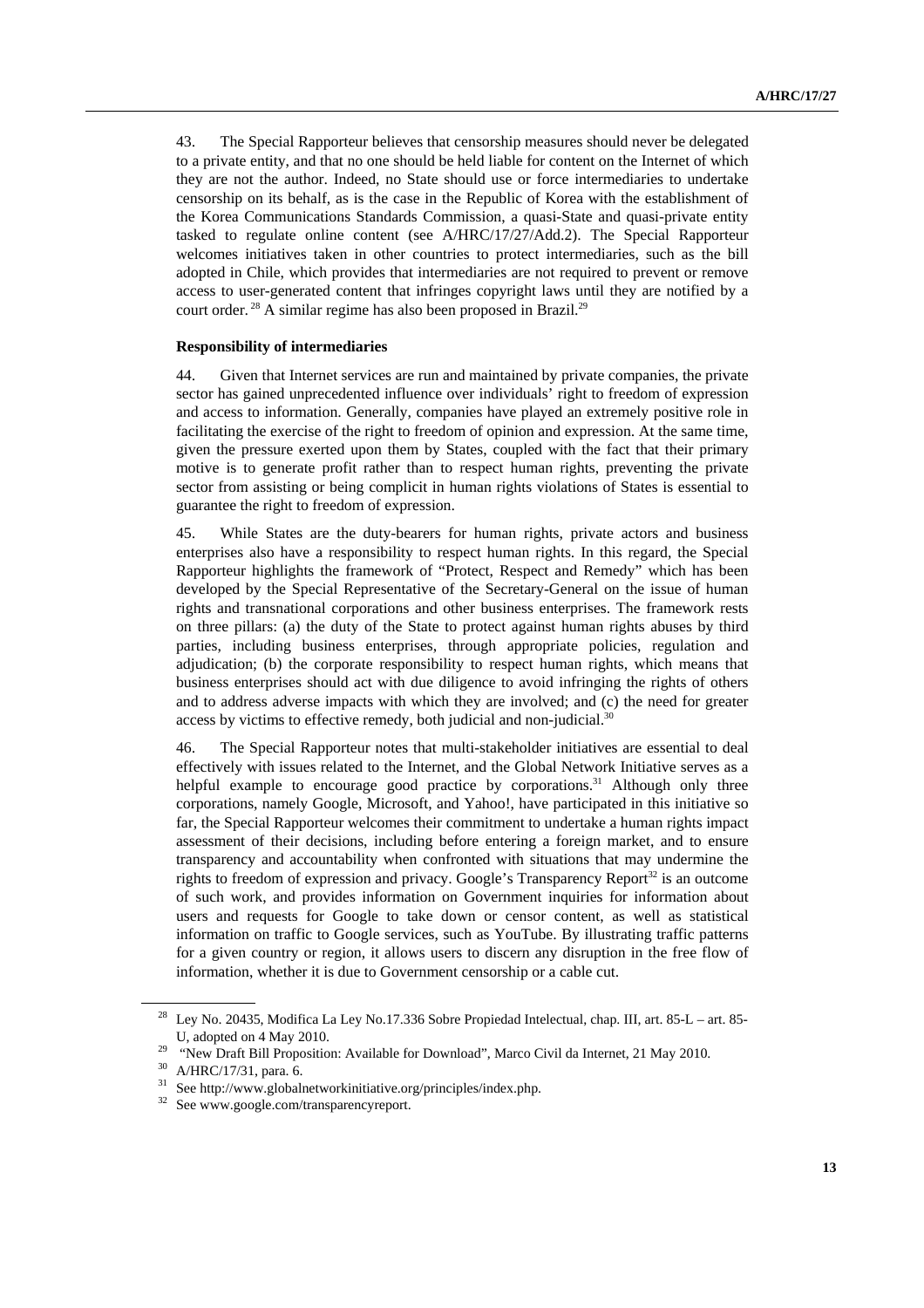47. The Special Rapporteur commends such initiatives to enhance the responsibility of Internet intermediaries to respect human rights. To avoid infringing the right to freedom of expression and the right to privacy of Internet users, the Special Rapporteur recommends intermediaries to: only implement restrictions to these rights after judicial intervention; be transparent to the user involved about measures taken, and where applicable to the wider public; provide, if possible, forewarning to users before the implementation of restrictive measures; and minimize the impact of restrictions strictly to the content involved. Finally, there must be effective remedies for affected users, including the possibility of appeal through the procedures provided by the intermediary and by a competent judicial authority.

48. More generally, the Special Rapporteur encourages corporations to establish clear and unambiguous terms of service in line with international human rights norms and principles, increase transparency of and accountability for their activities, and continuously review the impact of their services and technologies on the right to freedom of expression of their users, as well as on the potential pitfalls involved when they are misused.

# **D. Disconnecting users from Internet access, including on the basis of violations of intellectual property rights law**

49. While blocking and filtering measures deny access to certain content on the Internet, States have also taken measures to cut off access to the Internet entirely. The Special Rapporteur is deeply concerned by discussions regarding a centralized "on/off" control over Internet traffic.<sup>33</sup> In addition, he is alarmed by proposals to disconnect users from Internet access if they violate intellectual property rights. This also includes legislation based on the concept of "graduated response", which imposes a series of penalties on copyright infringers that could lead to suspension of Internet service, such as the so-called "threestrikes-law" in France<sup>34</sup> and the Digital Economy Act 2010 of the United Kingdom.<sup>35</sup>

50. Beyond the national level, the Anti-Counterfeiting Trade Agreement (ACTA) has been proposed as a multilateral agreement to establish international standards on intellectual property rights enforcement. While the provisions to disconnect individuals from Internet access for violating the treaty have been removed from the final text of December 2010, the Special Rapporteur remains watchful about the treaty's eventual implications for intermediary liability and the right to freedom of expression.

## **E. Cyber-attacks**

51. Cyber-attacks, or attempts to undermine or compromise the function of a computerbased system, include measures such as hacking into accounts or computer networks, and often take the form of distributed denial of service (DDoS) attacks. During such attacks, a group of computers is used to inundate a web server where the targeted website is hosted with requests, and as a result, the targeted website crashes and becomes inaccessible for a certain period of time. As with timed blocking, such attacks are sometimes undertaken during key political moments. The Special Rapporteur also notes that websites of human

<sup>&</sup>lt;sup>33</sup> "Reaching for the kill switch", *The Economist*, 10 February 2011.<br><sup>34</sup> Decision 2009-580, Act furthering the diffusion and protection of creation on the Internet, (original: Loi favorisant la diffusion et la protection de la création sur internet), Conseil Constitutionnel, 10 June 2010. Available from: http://www.conseil-constitutionnel.fr/conseil-

constitutionnel/root/bank\_mm/anglais/2009\_580dc.pdf. 35 Digital Economy Act 2010, sections 3-16.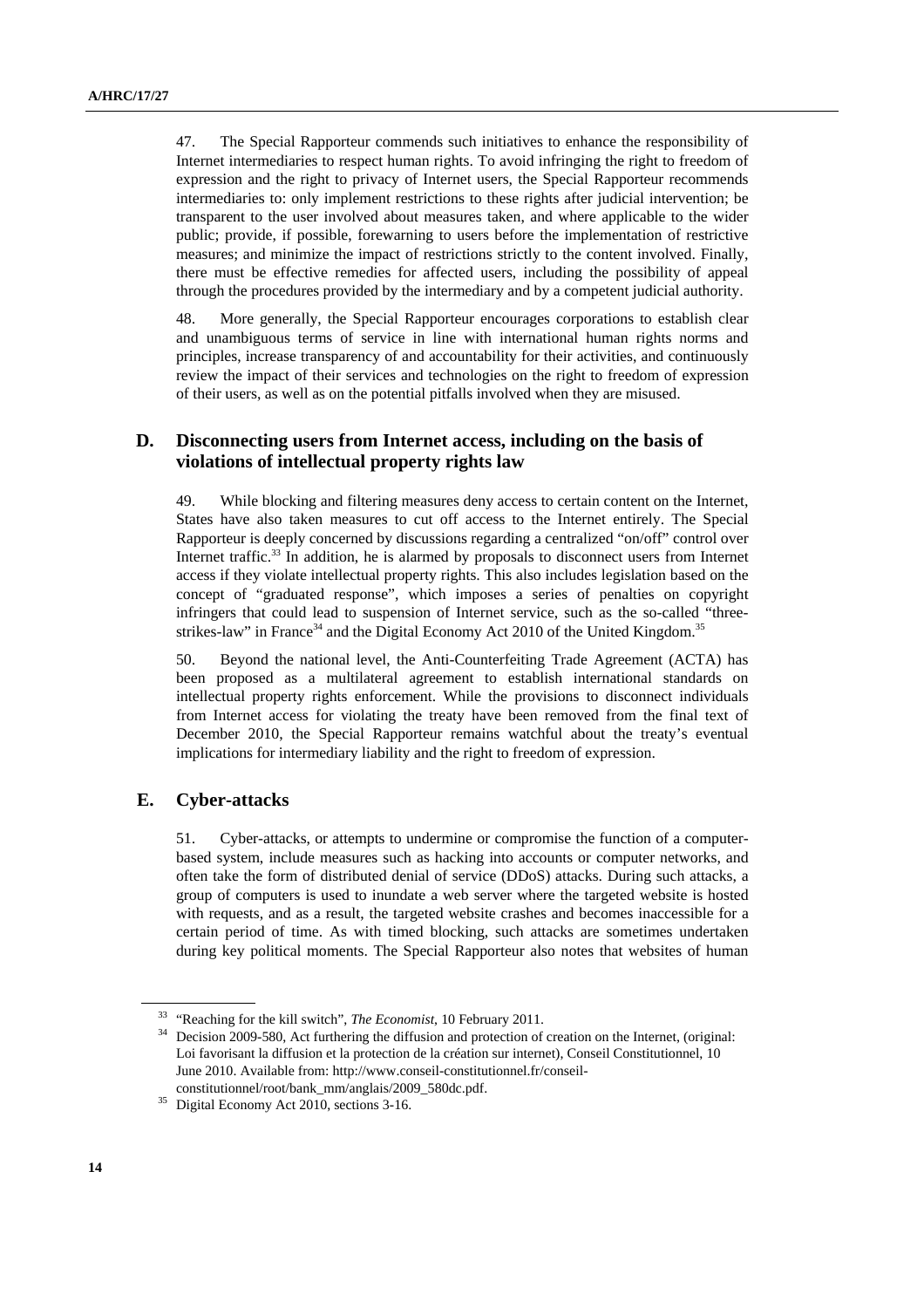rights organizations and dissidents are frequently and increasingly becoming targets of DDoS attacks, some of which are included in the first addendum to this report.

52. When a cyber-attack can be attributed to the State, it clearly constitutes inter alia a violation of its obligation to respect the right to freedom of opinion and expression. Although determining the origin of cyber-attacks and the identity of the perpetrator is often technically difficult, it should be noted that States have an obligation to protect individuals against interference by third parties that undermines the enjoyment of the right to freedom of opinion and expression. This positive obligation to protect entails that States must take appropriate and effective measures to investigate actions taken by third parties, hold the persons responsible to account, and adopt measures to prevent such recurrence in the future.

## **F. Inadequate protection of the right to privacy and data protection**

53. The right to privacy is essential for individuals to express themselves freely. Indeed, throughout history, people's willingness to engage in debate on controversial subjects in the public sphere has always been linked to possibilities for doing so anonymously. The Internet allows individuals to access information and to engage in public debate without having to reveal their real identities, for example through the use of pseudonyms on message boards and chat forums. Yet, at the same time, the Internet also presents new tools and mechanisms through which both State and private actors can monitor and collect information about individuals' communications and activities on the Internet. Such practices can constitute a violation of the Internet users' right to privacy, and, by undermining people's confidence and security on the Internet, impede the free flow of information and ideas online.

54. The Special Rapporteur is deeply concerned by actions taken by States against individuals communicating via the Internet, frequently justified broadly as being necessary to protect national security or to combat terrorism. While such ends can be legitimate under international human rights law, surveillance often takes place for political, rather than security reasons in an arbitrary and covert manner. For example, States have used popular social networking sites, such as Facebook, to identify and to track the activities of human rights defenders and opposition members, and in some cases have collected usernames and passwords to access private communications of Facebook users.

55. A number of States are also introducing laws or modifying existing laws to increase their power to monitor Internet users' activities and content of communication without providing sufficient guarantees against abuse. In addition, several States have established a real-name identification system before users can post comments or upload content online, which can compromise their ability to express themselves anonymously, particularly in countries where human rights are frequently violated. Furthermore, steps are also being taken in many countries to reduce the ability of Internet users to protect themselves from arbitrary surveillance, such as limiting the use of encryption technologies.

56. The Special Rapporteur also notes that there are insufficient or inadequate data protection laws in many States stipulating who is allowed to access personal data, what it can be used for, how it should be stored, and for how long. The necessity of adopting clear laws to protect personal data is further increased in the current information age, where large volumes of personal data are collected and stored by intermediaries, and there is a worrying trend of States obliging or pressuring these private actors to hand over information of their users. Moreover, with the increasing use of cloud-computing services, where information is stored on servers distributed in different geographical locations, ensuring that third parties also adhere to strict data protection guarantees is paramount.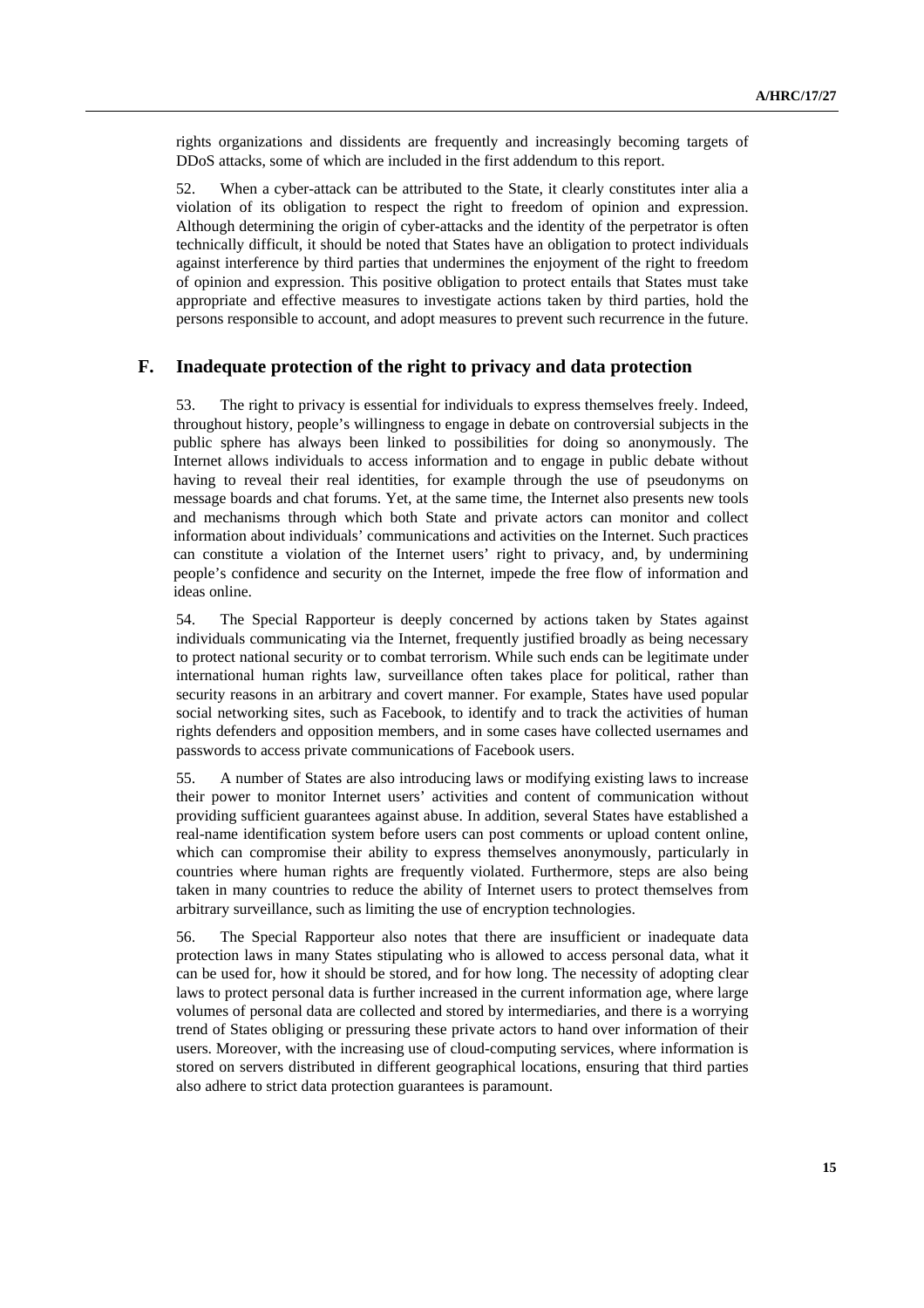57. The right to privacy is guaranteed by article 12 of the Universal Declaration of Human Rights and article 17 of the International Covenant on Civil and Political Rights. The latter provides that "(1) no one shall be subjected to arbitrary or unlawful interference with his privacy, family, home or correspondence, nor to unlawful attacks on his honour and reputation; (2) everyone has the right to the protection of the law against such interference or attacks." Although "correspondence" primarily has been interpreted as written letters, this term today covers all forms of communication, including via the Internet.<sup>36</sup> The right to private correspondence thus gives rise to a comprehensive obligation on the part of the State to ensure that e-mails and other forms of online communication are actually delivered to the desired recipient without interference or inspection by State organs or by third parties.<sup>37</sup>

58. In addition, the protection of personal data represents a special form of respect for the right to privacy.<sup>38</sup> States parties are required by article  $17(2)$  to regulate, through clearly articulated laws, the recording, processing, use and conveyance of automated personal data and to protect those affected against misuse by State organs as well as private parties. In addition to prohibiting data processing for purposes that are incompatible with the Covenant, data protection laws must establish rights to information, correction and, if need be, deletion of data and provide effective supervisory measures. Moreover, as stated in the Human Rights Committee's general comment on the right to privacy, "in order to have the most effective protection of his private life, every individual should have the right to ascertain in an intelligible form, whether, and if so, what personal data is stored in automatic data files, and for what purposes. Every individual should also be able to ascertain which public authorities or private individuals or bodies control or may control their files."39

59. The Special Rapporteur notes that the right to privacy can be subject to restrictions or limitations under certain exceptional circumstances. This may include State surveillance measures for the purposes of administration of criminal justice, prevention of crime or combating terrorism. However, such interference is permissible only if the criteria for permissible limitations under international human rights law are met. Hence, there must be a law that clearly outlines the conditions whereby individuals' right to privacy can be restricted under exceptional circumstances, and measures encroaching upon this right must be taken on the basis of a specific decision by a State authority expressly empowered by law to do so, usually the judiciary, for the purpose of protecting the rights of others, for example to secure evidence to prevent the commission of a crime, and must respect the principle of proportionality.40

# **V. Access to the Internet and the necessary infrastructure**

60. The Internet, as a medium by which the right to freedom of expression can be exercised, can only serve its purpose if States assume their commitment to develop effective policies to attain universal access to the Internet. Without concrete policies and

<sup>36</sup> Manfred Nowak, *UN Covenant on Civil and Political Rights. CCPR Commentary* (Kehl am Rhein, Engel, 2005), p. 401.<br><sup>37</sup> Ibid.

 $\frac{38}{39}$  Ibid.

<sup>39</sup> Human Rights Committee, general comment No. 16 on article 17 of the International Covenant on

Civil and Political Rights, para. 10. 40 Manfred Nowak, *UN Covenant on Civil and Political Rights. CCPR Commentary* (Kehl am Rhein, Engel, 2005), pp. 401-402.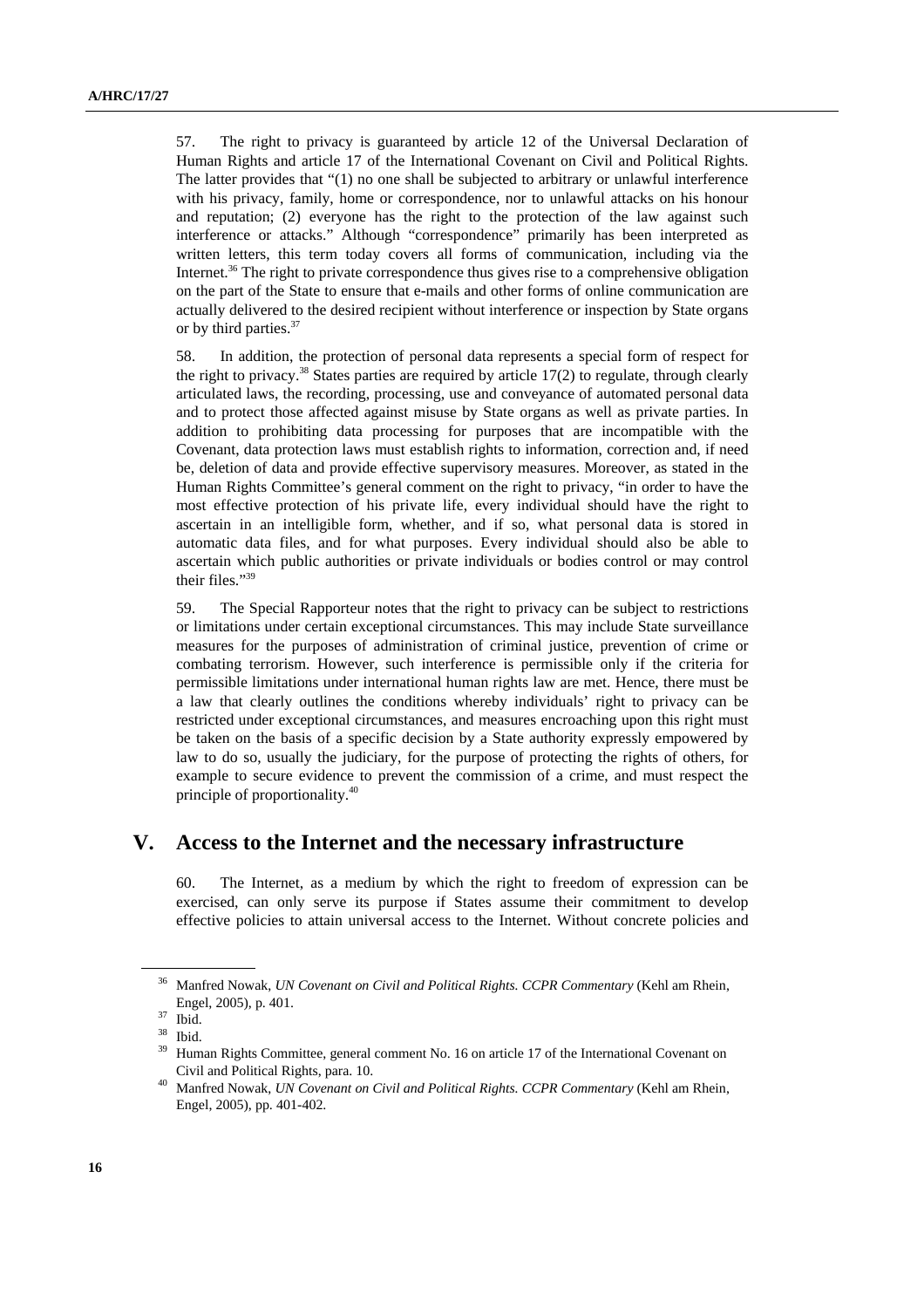plans of action, the Internet will become a technological tool that is accessible only to a certain elite while perpetrating the "digital divide".

61. The term "digital divide" refers to the gap between people with effective access to digital and information technologies, in particular the Internet, and those with very limited or no access at all. In contrast to 71.6 Internet users per 100 inhabitants in developed States, there are only 21.1 Internet users per 100 inhabitants in developing States.<sup>41</sup> This disparity is starker in the African region, with only 9.6 users per 100 inhabitants.<sup>42</sup> In addition, digital divides also exist along wealth, gender, geographical and social lines within States. Indeed, with wealth being one of the significant factors in determining who can access information communication technologies, Internet access is likely to be concentrated among socioeconomic elites, particularly in countries where Internet penetration is low. In addition, people in rural areas are often confronted with obstacles to Internet access, such as lack of technological availability, slower Internet connection, and/or higher costs. Furthermore, even where Internet connection is available, disadvantaged groups, such as persons with disabilities and persons belonging to minority groups, often face barriers to accessing the Internet in a way that is meaningful, relevant and useful to them in their daily lives.

62. The Special Rapporteur is thus concerned that without Internet access, which facilitates economic development and the enjoyment of a range of human rights, marginalized groups and developing States remain trapped in a disadvantaged situation, thereby perpetuating inequality both within and between States. As he has noted previously, to combat situations of inequality it is critical to ensure that marginalized or disadvantaged sections of society can express their grievances effectively and that their voices are heard.<sup>43</sup> The Internet offers a key means by which such groups can obtain information, assert their rights, and participate in public debates concerning social, economic and political changes to improve their situation. Moreover, the Internet is an important educational tool, as it provides access to a vast and expanding source of knowledge, supplements or transforms traditional forms of schooling, and makes, through "open access" initiatives, previously unaffordable scholarly research available to people in developing States. Additionally, the educational benefits attained from Internet usage directly contribute to the human capital of States.

63. The Special Rapporteur notes that several initiatives have been taken in an attempt to bridge the digital divide. At the international level, Target 8f of the Millennium Development Goals calls upon States, "in consultation with the private sector, [to] make available the benefits of new technologies, especially information and communications." The necessity of achieving this target was reiterated in the 2003 Plan of Action adopted at the Geneva World Summit on the Information Society, which outlines specific goals and targets to "build an inclusive Information Society; to put the potential of knowledge and [information communication technologies] (ICTs) at the service of development; to promote the use of information and knowledge for the achievement of internationally agreed development goals."<sup>44</sup> To implement this plan of action, in 2005, the International Telecommunication Union launched the "Connect the World" project.<sup>45</sup> Another initiative to spread the availability of ICTs in developing countries is the "One Laptop Per Child"

<sup>41 &</sup>quot;Key Global Telecom Indicators for the World Telecommunication Service Sector," International Telecommunication Union, 21 October 2010. 42 Ibid.

<sup>43</sup> See A/HRC/14/23.

<sup>44</sup> WSIS-03/GENEVA/DOC/5-E, World Summit on the Information Society, 12 December 2003.

Available from: http://www.itu.int/wsis/docs/geneva/official/poa.html.<br><sup>45</sup> "Connect the World," International Telecommunication Union. Available from: http://www.itu.int/ITU-D/connect.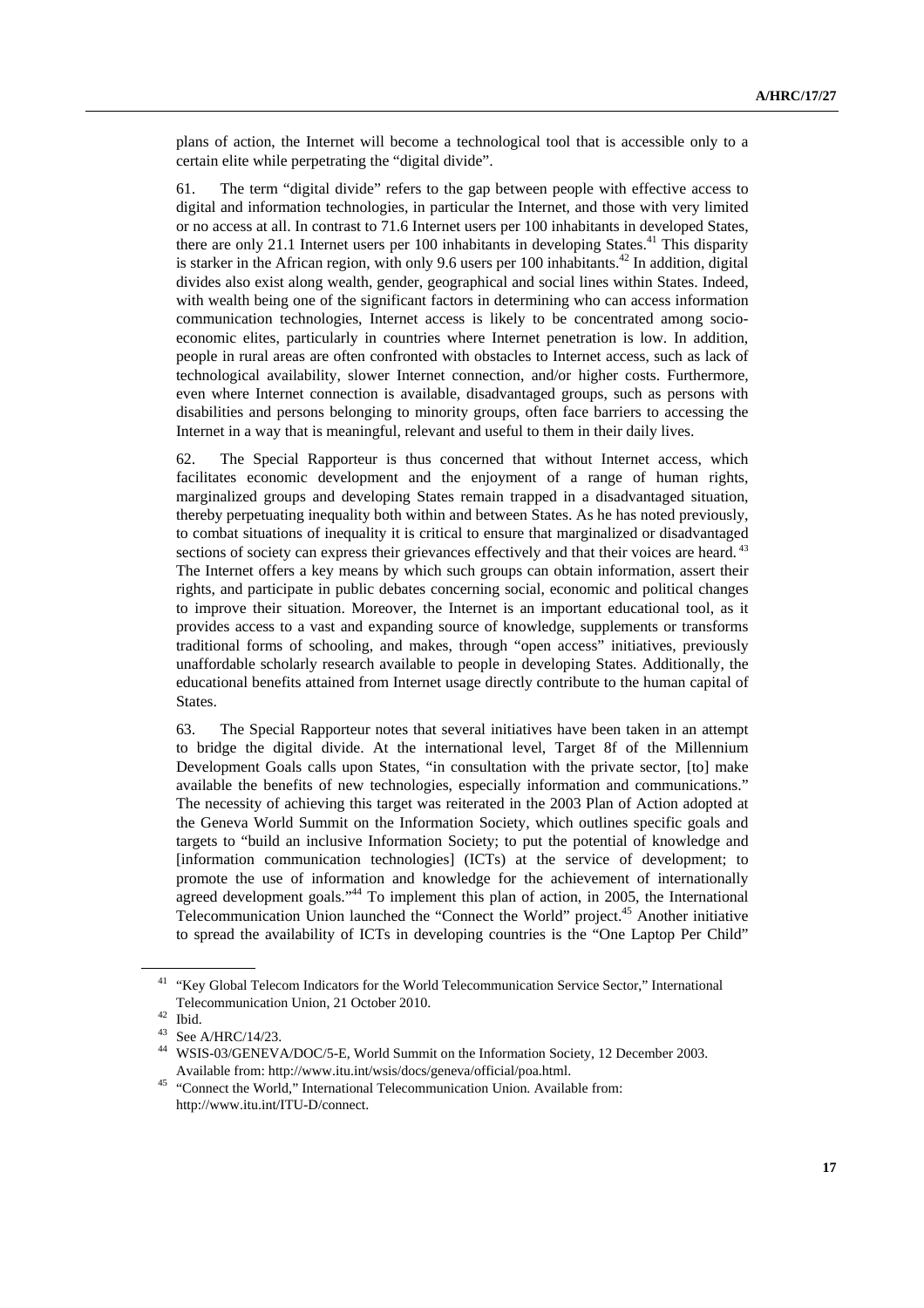project that has been supported by the United Nations Development Programme. This project distributes affordable laptops that are specifically customized for the learning environment of children. Since this project was mentioned in the previous mandate holder's report in 2006, 2.4 million laptops have been distributed to children and teachers worldwide.<sup>46</sup> In Uruguay, the project has reached 480,000 children, amounting to almost all children enrolled in primary school.<sup>47</sup> States in Africa lag behind, but in Rwanda, over 56,000 laptops have been distributed, with plans for the figure to reach 100,000 by June 2011.48

64. At the national level, the Special Rapporteur notes that a number of initiatives have also been taken by States to address the digital divide. In India, Common Service Centres, or public "e-Kiosks", have been established by the Government in collaboration with the private sector as part of the National E-Governance Plan of 2006. As of January 2011, over  $87,000$  centres have reportedly been established,<sup>49</sup> although the Special Rapporteur notes that the majority of the country's population still remains without Internet access. In Brazil, the Government has launched a "computers for all" programme which offers subsidies for purchasing computers.<sup>50</sup> Additionally, over 100,000 publicly sponsored Internet access centres, known as "Local Area Network (LAN) Houses" with fast broadband Internet connections, have been established.<sup>51</sup> Such public access points are particularly important to facilitate access for the poorest socio-economic groups, as they often do not have their own personal computers at home.

65. In some economically developed States, Internet access has been recognized as a right. For example, the parliament of Estonia passed legislation in 2000 declaring Internet  $access$  a basic human right.<sup>52</sup> The constitutional council of France effectively declared Internet access a fundamental right in 2009, and the constitutional court of Costa Rica reached a similar decision in  $2010$ .<sup>53</sup> Going a step further, Finland passed a decree in 2009 stating that every Internet connection needs to have a speed of at least one Megabit per second (broadband level).<sup>54</sup> The Special Rapporteur also takes note that according to a

<sup>46</sup> E/CN.4/2006/55, 30 December 2005, para. 34; "Map," One Laptop per Child. Available from: http://one.laptop.org/map.<br>Available from: http://laptop.org/en/children/countries/index.shtml.

<sup>48</sup> Frank Kanyesigye, "OLPC Extends to Over 100 Schools," New Times, 11 February 2011. Available from:

http://www.newtimes.co.rw/index.php?issue=14533&article=38241. 49 "ICT Ministers meet tomorrow for speeding-up delivery of e-services," Press Information Bureau, Government of India, 26 October 2009; and "E-Governance Initiatives-Changing Lives for the better," Press Information Bureau, Government of India, 24 January 2011. Available from:

http://pib.nic.in/newsite/erelease.aspx?relid=69324.<br><sup>50</sup> Ronaldo Lemos and Paula Martini, "LAN Houses: A new wave of digital inclusion in Brazil", 21 September 2009. Available from:

http://publius.cc/lan\_houses\_new\_wave\_digital\_inclusion\_brazil/091509.<br>
51 Ibid.<br>
52 C. L. W. L. L. C. L. L. L. L. L. L. L. L. L. L. C. L. L.

<sup>52</sup> Colin Woodard, "Estonia, where being wired is a human right," Christian Science Monitor, 1 July

<sup>2003.&</sup>lt;br><sup>53</sup> Decision 2009-580, Act furthering the diffusion and protection of creation on the Internet.<br><sup>54</sup> "732/2009, Decree of the Ministry of Transport and Communications on the minimum rate of a functional Internet access as a universal service," (original: Liikenne- ja viestintäministeriön asetus tarkoituksenmukaisen internet-yhtyeden vähimmäisnopeudesta yleispalvelussa), FINLEX, 22 October 2009. Available from: http://www.finlex.fi/en/laki/kaannokset/2009/en20090732.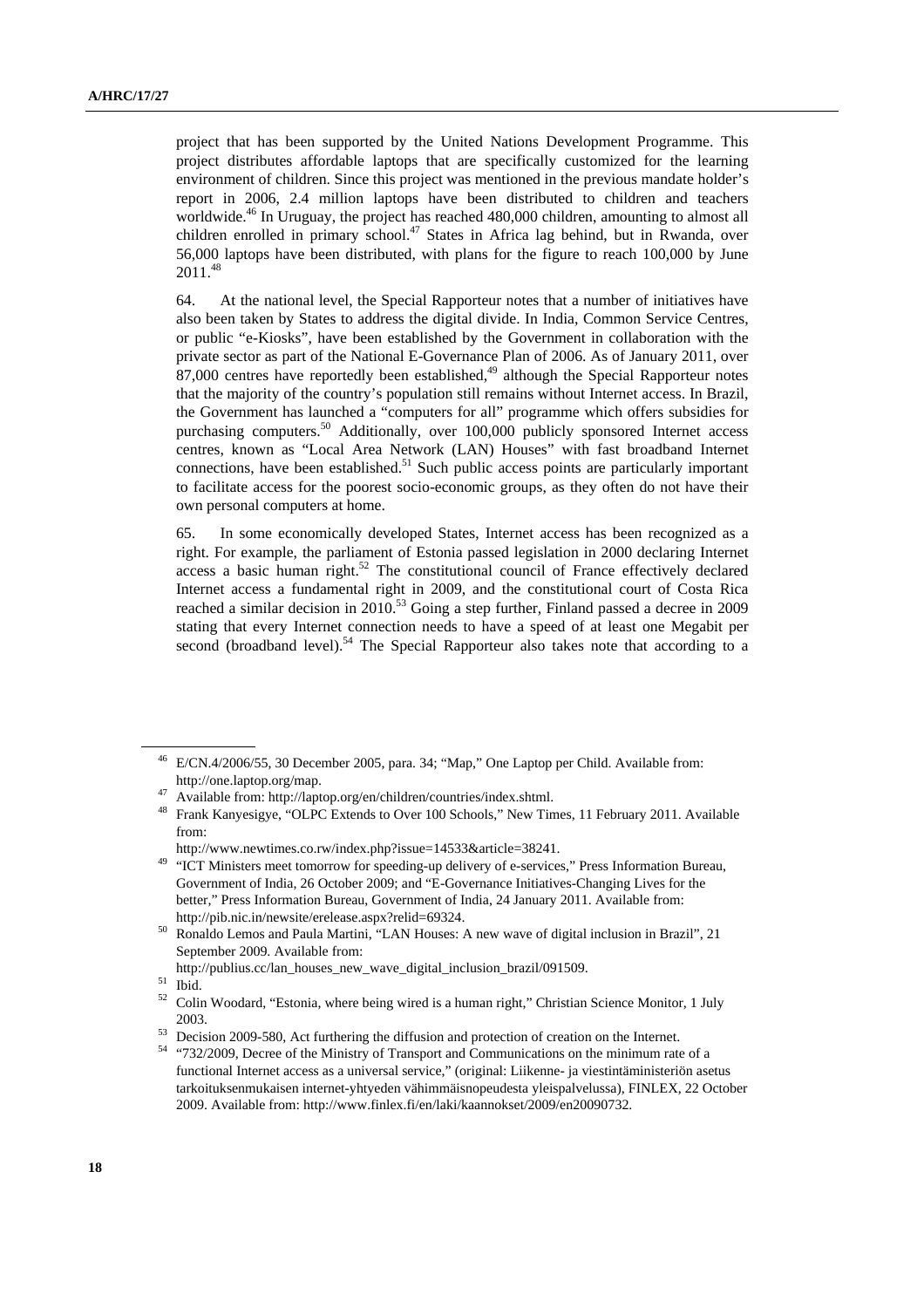survey by the British Broadcasting Corporation in March 2010, 79% of those interviewed in 26 countries believe that Internet access is a fundamental human right.<sup>55</sup>

66. Given that access to basic commodities such as electricity remains difficult in many developing States, the Special Rapporteur is acutely aware that universal access to the Internet for all individuals worldwide cannot be achieved instantly. However, the Special Rapporteur reminds all States of their positive obligation to promote or to facilitate the enjoyment of the right to freedom of expression and the means necessary to exercise this right, including the Internet. Hence, States should adopt effective and concrete policies and strategies – developed in consultation with individuals from all segments of society, including the private sector as well as relevant Government ministries – to make the Internet widely available, accessible and affordable to all.

# **VI. Conclusions and recommendations**

67. **Unlike any other medium, the Internet enables individuals to seek, receive and impart information and ideas of all kinds instantaneously and inexpensively across national borders. By vastly expanding the capacity of individuals to enjoy their right to freedom of opinion and expression, which is an "enabler" of other human rights, the Internet boosts economic, social and political development, and contributes to the progress of humankind as a whole. In this regard, the Special Rapporteur encourages other Special Procedures mandate holders to engage on the issue of the Internet with respect to their particular mandates.** 

68. **The Special Rapporteur emphasizes that there should be as little restriction as possible to the flow of information via the Internet, except in few, exceptional, and limited circumstances prescribed by international human rights law. He also stresses that the full guarantee of the right to freedom of expression must be the norm, and any limitation considered as an exception, and that this principle should never be reversed. Against this backdrop, the Special Rapporteur recommends the steps set out below.** 

#### **A. Restriction of content on the Internet**

69. **The Special Rapporteur is cognizant of the fact that, like all technological inventions, the Internet can be misused to cause harm to others. As with offline content, when a restriction is imposed as an exceptional measure on online content, it must pass a three-part, cumulative test: (1) it must be provided by law, which is clear and accessible to everyone (principles of predictability and transparency); (2) it must pursue one of the purposes set out in article 19, paragraph 3, of the International Covenant on Civil and Political Rights , namely: (i) to protect the rights or reputations of others; (ii) to protect national security or public order, or public health or morals (principle of legitimacy); and (3) it must be proven as necessary and the least restrictive means required to achieve the purported aim (principles of necessity and proportionality). In addition, any legislation restricting the right to freedom of expression must be applied by a body which is independent of any political, commercial, or other unwarranted influences in a manner that is neither arbitrary nor discriminatory. There should also be adequate safeguards against abuse, including the possibility of challenge and remedy against its abusive application.** 

<sup>55 &</sup>quot;Four in five regard Internet access as a fundamental right: global poll," BBC News, 8 March 2010. Available from: http://news.bbc.co.uk/1/shared/bsp/hi/pdfs/08\_03\_10\_BBC\_internet\_poll.pdf.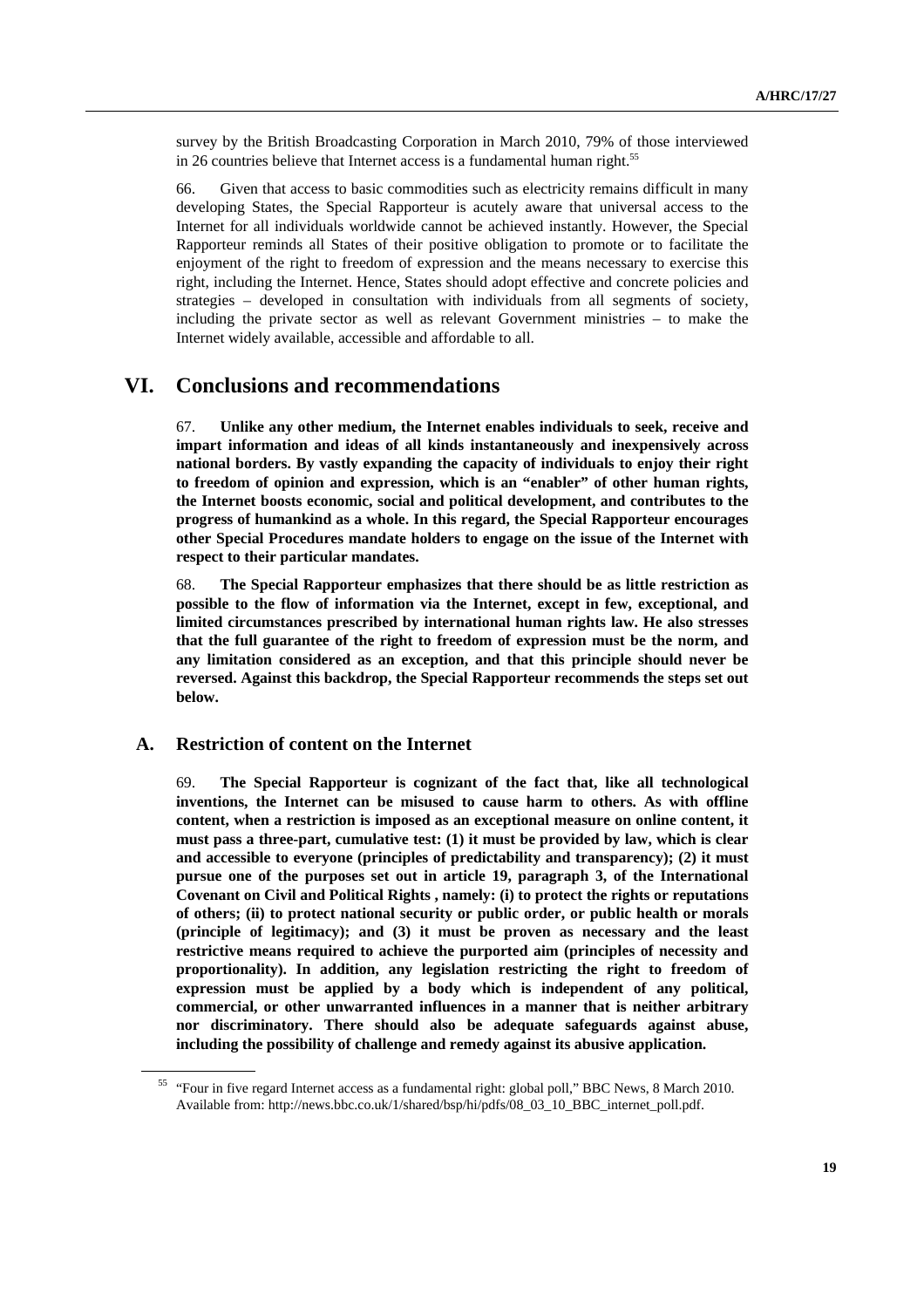**1. Arbitrary blocking or filtering of content on the Internet** 

70. **The Special Rapporteur is deeply concerned by increasingly sophisticated blocking or filtering mechanisms used by States for censorship. The lack of transparency surrounding these measures also makes it difficult to ascertain whether blocking or filtering is really necessary for the purported aims put forward by States. As such, the Special Rapporteur calls upon States that currently block websites to provide lists of blocked websites and full details regarding the necessity and justification for blocking each individual website. An explanation should also be provided on the affected websites as to why they have been blocked. Any determination on what content should be blocked must be undertaken by a competent judicial authority or a body which is independent of any political, commercial, or other unwarranted influences.** 

71. **With regard to child pornography, the Special Rapporteur notes that it is one clear exception where blocking measures are justified, provided that the national law is sufficiently precise and there are sufficient safeguards against abuse or misuse to prevent any "mission creep", including oversight and review by an independent and impartial tribunal or regulatory body. However, the Special Rapporteur calls upon States to focus their efforts on prosecuting those responsible for the production and dissemination of child pornography, rather than on blocking measures alone.** 

 **2. Criminalization of legitimate expression** 

72. **The Special Rapporteur remains concerned that legitimate online expression is being criminalized in contravention of States' international human rights obligations, whether it is through the application of existing criminal laws to online expression, or through the creation of new laws specifically designed to criminalize expression on the Internet. Such laws are often justified as being necessary to protect individuals' reputation, national security or to counter terrorism. However, in practice, they are frequently used to censor content that the Government and other powerful entities do not like or agree with.** 

73. **The Special Rapporteur reiterates the call to all States to decriminalize defamation. Additionally, he underscores that protection of national security or countering terrorism cannot be used to justify restricting the right to expression unless it can be demonstrated that: (a) the expression is intended to incite imminent violence; (b) it is likely to incite such violence; and (c) there is a direct and immediate connection between the expression and the likelihood or occurrence of such violence.** 

 **3. Imposition of intermediary liability** 

74. **Intermediaries play a fundamental role in enabling Internet users to enjoy their right to freedom of expression and access to information. Given their unprecedented influence over how and what is circulated on the Internet, States have increasingly sought to exert control over them and to hold them legally liable for failing to prevent access to content deemed to be illegal.** 

75. **The Special Rapporteur emphasizes that censorship measures should never be delegated to private entities, and that intermediaries should not be held liable for refusing to take action that infringes individuals' human rights. Any requests submitted to intermediaries to prevent access to certain content, or to disclose private information for strictly limited purposes such as administration of criminal justice, should be done through an order issued by a court or a competent body which is independent of any political, commercial or other unwarranted influences.**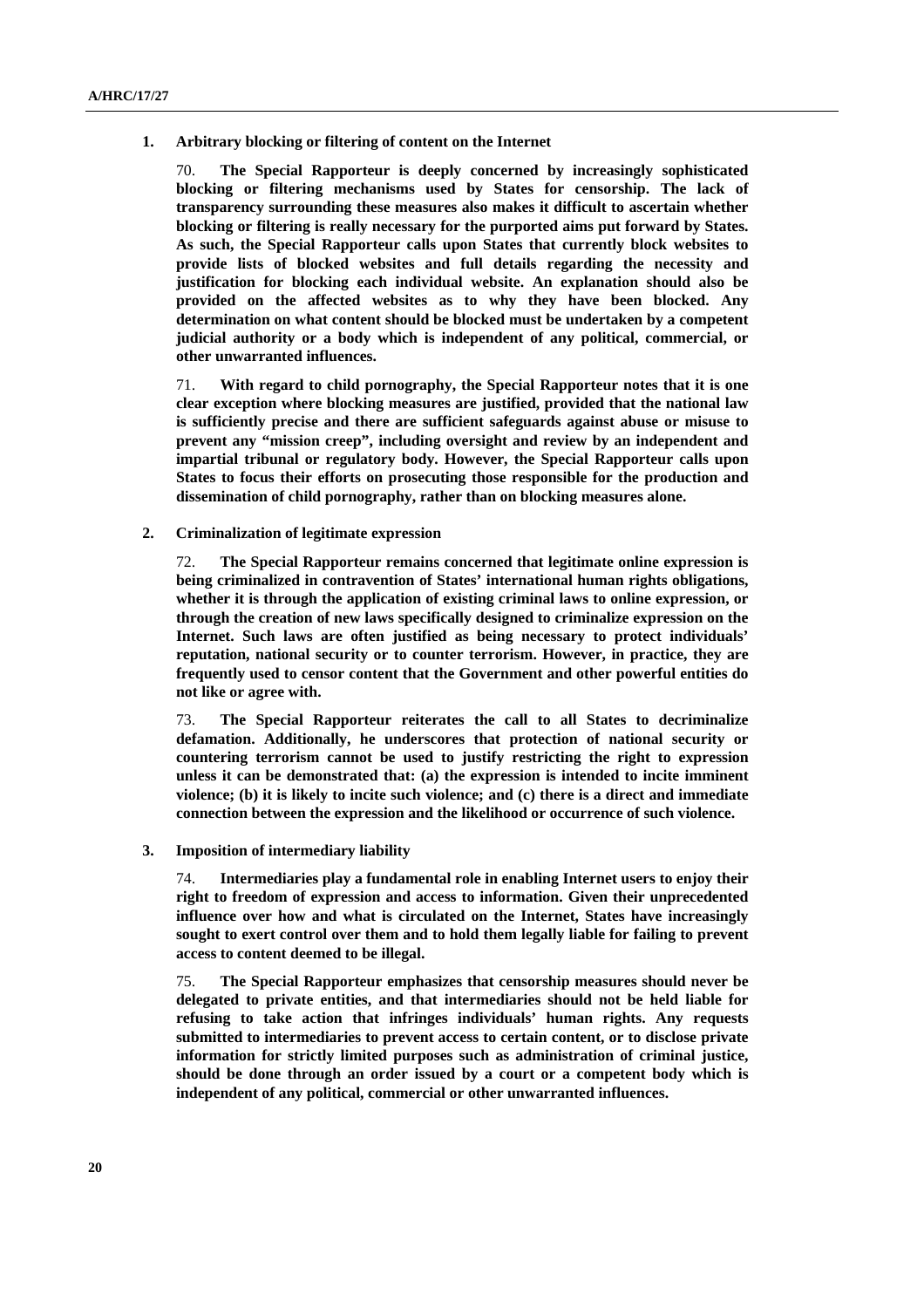76. **In addition, while States are the primary duty-bearers of human rights, the Special Rapporteur underscores that corporations also have a responsibility to respect human rights, which means that they should act with due diligence to avoid infringing the rights of individuals. The Special Rapporteur thus recommends intermediaries to: only implement restrictions to these rights after judicial intervention; be transparent to the user involved about measures taken, and, where applicable, to the wider public; provide, if possible, forewarning to users before the implementation of restrictive measures; and minimize the impact of restrictions strictly to the content involved. Finally, there must be effective remedies for affected users, including the possibility of appeal through the procedures provided by the intermediary and by a competent judicial authority.** 

77. **The Special Rapporteur commends the work undertaken by organizations and individuals to reveal the worldwide status of online impediments to the right to freedom of expression. He encourages intermediaries in particular to disclose details regarding content removal requests and accessibility of websites. Additionally, he recommends corporations to establish clear and unambiguous terms of service in line with international human rights norms and principles and to continuously review the impact of their services and technologies on the right to freedom of expression of their users, as well as on the potential pitfalls involved when they are misused. The Special Rapporteur believes that such transparency will help promote greater accountability and respect for human rights.** 

 **4. Disconnecting users from Internet access, including on the basis of intellectual property rights law** 

78. **While blocking and filtering measures deny users access to specific content on the Internet, States have also taken measures to cut off access to the Internet entirely. The Special Rapporteur considers cutting off users from Internet access, regardless of the justification provided, including on the grounds of violating intellectual property rights law, to be disproportionate and thus a violation of article 19, paragraph 3, of the International Covenant on Civil and Political Rights.** 

79. **The Special Rapporteur calls upon all States to ensure that Internet access is maintained at all times, including during times of political unrest. In particular, the Special Rapporteur urges States to repeal or amend existing intellectual copyright laws which permit users to be disconnected from Internet access, and to refrain from adopting such laws.** 

 **5. Cyber-attacks** 

80. **The Special Rapporteur is deeply concerned that websites of human rights organizations, critical bloggers, and other individuals or organizations that disseminate information that is embarrassing to the State or the powerful have increasingly become targets of cyber-attacks.** 

81. **When a cyber-attack can be attributed to the State, it clearly constitutes, inter alia, a violation of its obligation to respect the right to freedom of opinion and expression. Although determining the origin of cyber-attacks and the identity of the perpetrator is often technically difficult, it should be noted that States have an obligation to protect individuals against interference by third parties that undermines the enjoyment of the right to freedom of opinion and expression. This positive obligation to protect entails that States must take appropriate and effective measures to investigate actions taken by third parties, hold the persons responsible to account, and adopt measures to prevent such recurrence in the future.**